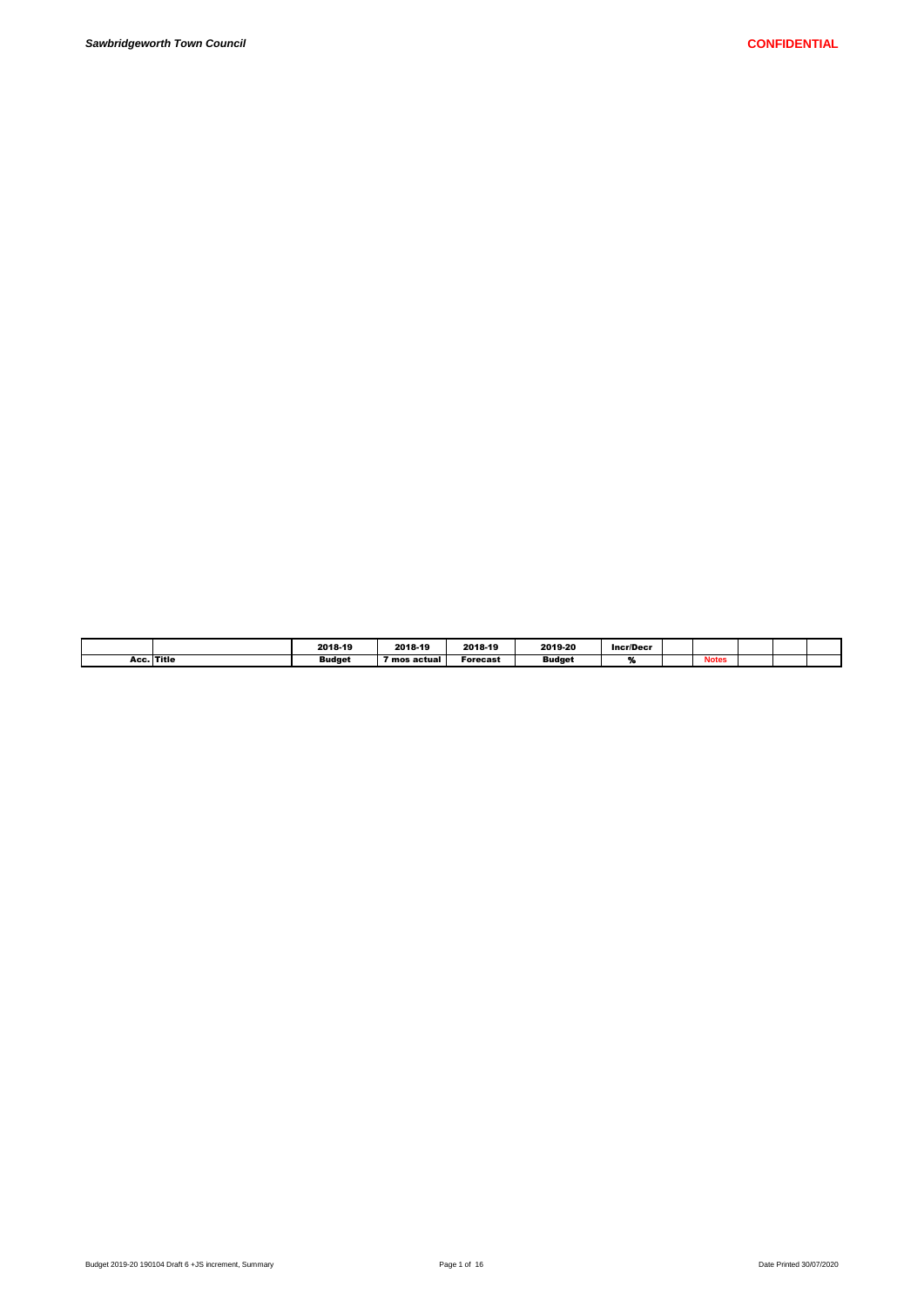|              |             | 2018-19       | 2018-19      | 2018-19         | 2019-20       | <b>Incr/Decr</b> |               |  |  |
|--------------|-------------|---------------|--------------|-----------------|---------------|------------------|---------------|--|--|
|              | Acc. Title  | <b>Budget</b> | 7 mos actual | <b>Forecast</b> | <b>Budget</b> | $\gamma$         | <b>Notes</b>  |  |  |
|              |             |               |              |                 |               |                  |               |  |  |
| <b>Staff</b> |             |               |              |                 |               |                  |               |  |  |
|              | 100 Staff   |               |              |                 |               |                  |               |  |  |
|              |             |               |              |                 |               | 102.0%           | 2% assumption |  |  |
|              |             |               |              |                 |               | 102.0%           |               |  |  |
|              |             |               |              |                 |               | 102.0%           |               |  |  |
|              |             |               |              |                 |               | 105.4%           |               |  |  |
|              |             |               |              |                 |               | 102.0%           |               |  |  |
|              |             |               |              |                 |               | 102.0%           |               |  |  |
|              |             |               |              |                 |               | 102.0%           |               |  |  |
|              |             |               |              |                 |               | 102.0%           |               |  |  |
|              |             |               |              |                 |               | ۰.               |               |  |  |
|              |             |               |              |                 |               | 102.0%           |               |  |  |
|              |             |               |              |                 |               | 105.0%           |               |  |  |
|              |             |               |              |                 |               | 102.0%           |               |  |  |
|              | Expenditure | 184,958       | 97,884       | 184,958         | 194,581       | 105.2%           |               |  |  |
|              |             |               |              |                 |               |                  |               |  |  |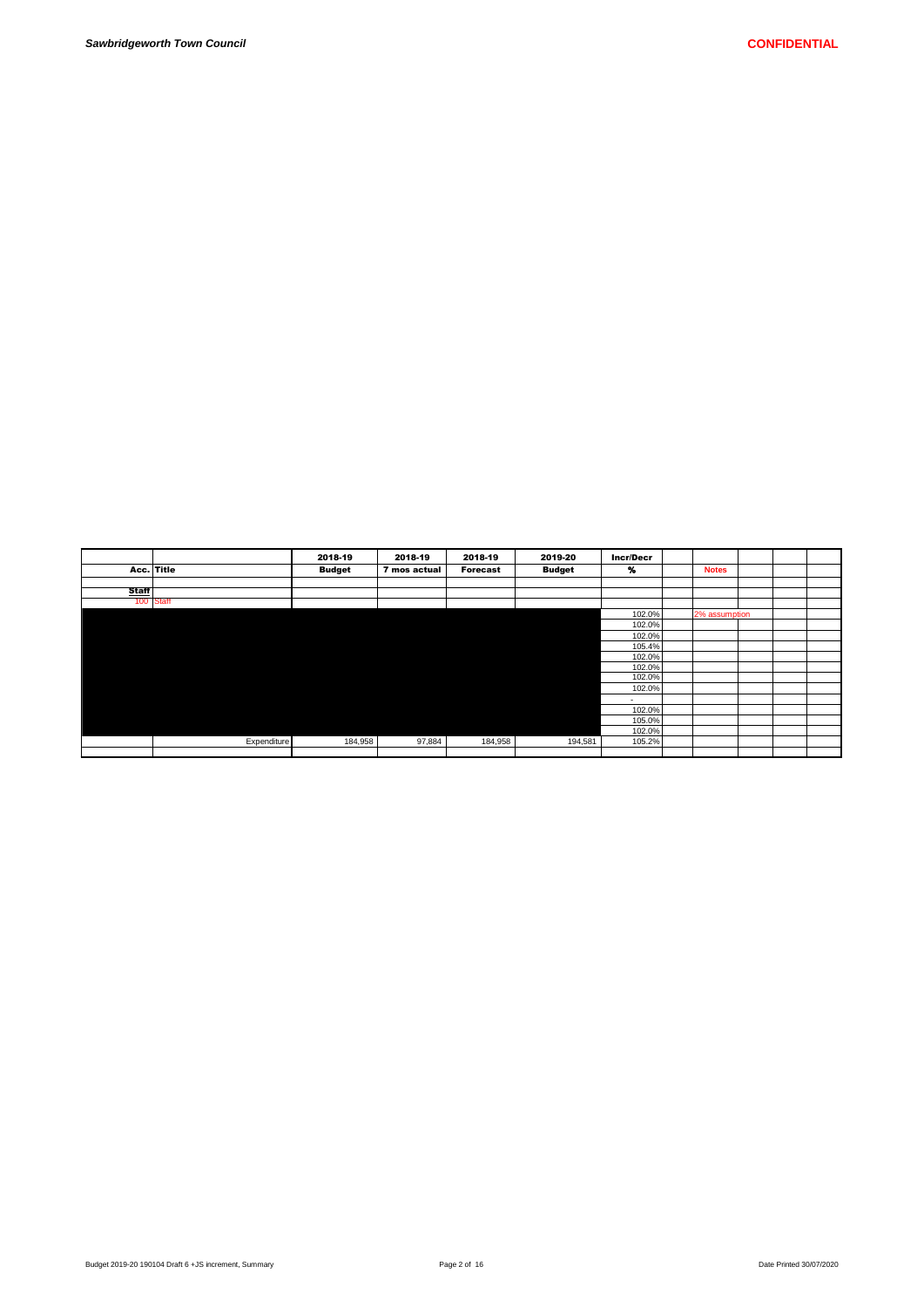|                             |                                     | 2018-19       | 2018-19        | 2018-19         | 2019-20       | <b>Incr/Decr</b> |                           |  |  |
|-----------------------------|-------------------------------------|---------------|----------------|-----------------|---------------|------------------|---------------------------|--|--|
|                             | Acc. Title                          | <b>Budget</b> | 7 mos actual   | <b>Forecast</b> | <b>Budget</b> | %                | <b>Notes</b>              |  |  |
|                             |                                     |               |                |                 |               |                  |                           |  |  |
| <b>Finance &amp; Policy</b> |                                     |               |                |                 |               |                  |                           |  |  |
|                             |                                     |               |                |                 |               |                  |                           |  |  |
|                             | 200 General Administration          |               |                |                 |               |                  |                           |  |  |
|                             | 4045 Agency Labour                  | $\mathbf 0$   | $\mathbf 0$    | $\mathbf 0$     | $\mathbf 0$   |                  |                           |  |  |
|                             | 4065 Newsletter                     | $\Omega$      | $\Omega$       | $\Omega$        | $\Omega$      |                  |                           |  |  |
|                             | 4070 Subscriptions                  | 1.800         | 1.898          | 1.898           | 1.800         | 100%             |                           |  |  |
|                             | 4075 IT Support                     | 5.000         | 3,630          | 3.630           | 5.000         | 100%             | Shadowfax support         |  |  |
|                             | 4080 Training (Members)             | 600           | 80             | 1,200           | 2,400         | 400%             | New Members (incl travel) |  |  |
|                             | 4081 Members Travel Exes            | 120           | 293            | 450             | 240           | 200%             | Other exes (AA)           |  |  |
|                             | 4082 Training (Staff)               | 600           | 100            | 100             | 600           | 100%             |                           |  |  |
|                             | 4083 Clerks Exes                    | 500           | 234            | 260             | 500           | 100%             |                           |  |  |
|                             | 4085 Staff Development              | 1.800         | 800            | 1.000           | 1.800         | 100%             |                           |  |  |
|                             | 4090 IT Development                 | 1.000         | 1.211          | 1.500           | 1.000         | 100%             |                           |  |  |
|                             | 4095 Photocopy Charges              | 1.000         | 1.033          | 1.500           | 1.000         | 100%             | New quotes being sought   |  |  |
|                             | 4100 Telephone/Broadband            | 2.400         | 1.548          | 2.000           | 2.400         | 100%             | VOIP?                     |  |  |
|                             | 4105 Postage                        | 750           | 605            | 750             | 750           | 100%             |                           |  |  |
|                             | 4110 Stationery                     | 750           | 690            | 750             | 750           | 100%             |                           |  |  |
|                             | 4115 Insurance                      | 7.000         | $\Omega$       | 5.850           | 6.000         | 86%              | 3 year contract           |  |  |
|                             | 4120 Bank Charges                   | 500           | 258            | 350             | 500           | 100%             |                           |  |  |
|                             | 4125 Repairs and Renewals           | 500           | 243            | 500             | 500           | 100%             |                           |  |  |
|                             | 4130 Staff Care                     | 1.800         | 857            | 1.500           | 1.800         | 100%             |                           |  |  |
|                             | 4135 Office Care                    | 1.800         | 1.576          | 2.000           | 1.800         | 100%             |                           |  |  |
|                             | 4140 Office Equipment               | 1.200         | 306            | 500             | 2,400         | 200%             | IT replaement programme   |  |  |
|                             | 4145 Asset Purchases                | $\Omega$      | $\Omega$       | 500             | $\Omega$      |                  | <b>Cemetery Gazebo</b>    |  |  |
|                             | 4180 Accountancy Services (payroll) | 1,200         | 1,188          | 1.188           | 1,700         | 142%             | Plus year end             |  |  |
| 4185 Audit                  |                                     | 2.400         | $-1.200$       | 2.200           | 2.400         | 100%             | Internal and external     |  |  |
|                             | 4190 Professional Fees              | 2.000         | 2,886          | 2.886           | 2.000         | 100%             | Elmwood this year         |  |  |
|                             | 4195 Tourism                        | 500           | 12             | 50              | 500           |                  |                           |  |  |
|                             | 4200 Web-site                       | 1,000         | $\mathbf 0$    | 1,000           | 2.000         | 200%             | Flip book + intranet      |  |  |
|                             | 4205 Business Assn                  | 0             | $\Omega$       | 0               | $\mathbf 0$   |                  |                           |  |  |
|                             | 4215 Town Signs                     | $\Omega$      | 0              | 0               | 1.000         |                  | New town map              |  |  |
|                             | 4990 Contingency                    | 2,500         | $\overline{0}$ | $\mathbf 0$     | 2.500         | 100%             |                           |  |  |
|                             | 4999 Misc. Costs                    | $\Omega$      | 24             | 24              | $\Omega$      |                  |                           |  |  |
|                             | Expenditure                         | 38.720        | 18,272         | 33,586          | 43,340        | 112%             |                           |  |  |
|                             |                                     |               |                |                 |               |                  |                           |  |  |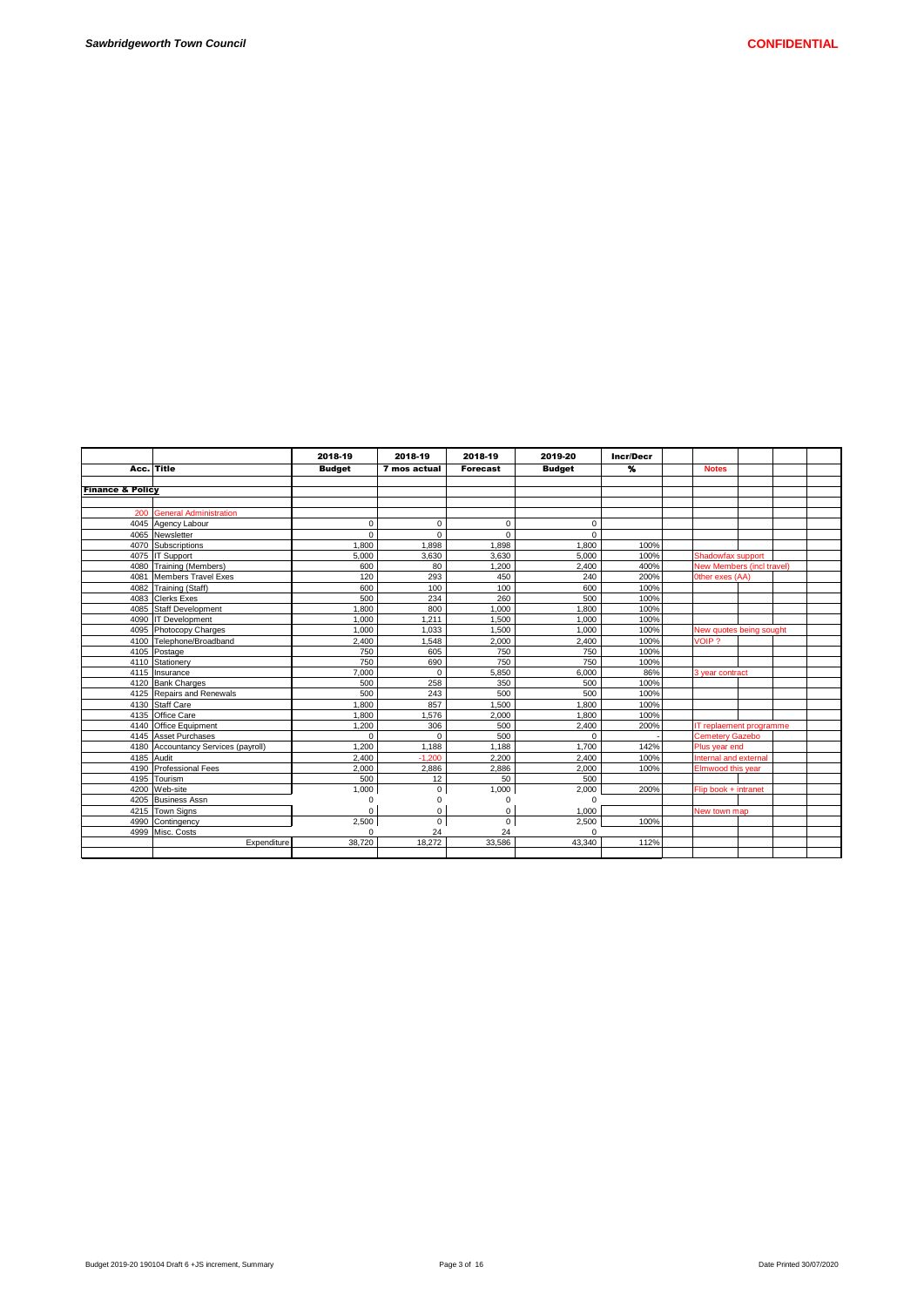|            |                                                | 2018-19            | 2018-19          | 2018-19         | 2019-20            | Incr/Decr    |               |                          |  |
|------------|------------------------------------------------|--------------------|------------------|-----------------|--------------------|--------------|---------------|--------------------------|--|
| Acc.       | <b>Title</b>                                   | <b>Budget</b>      | 7 mos actual     | <b>Forecast</b> | <b>Budget</b>      | %            | <b>Notes</b>  |                          |  |
|            |                                                |                    |                  |                 |                    |              |               |                          |  |
|            |                                                |                    |                  |                 |                    |              |               |                          |  |
|            | 1076 Precept                                   | 294,701            | 294,701          | 294,701         | 318,277            | 108.0%       |               |                          |  |
|            | 1077 Council Tax Support Grant                 | $\Omega$           | $\Omega$         | $\mathbf 0$     | $\mathbf 0$        |              |               |                          |  |
|            | 1078 New Homes Bonus                           | 18,000             | 20,907           | 20,907          | 6.069              | 34%          | not vet known |                          |  |
|            | 1080 s106 income                               | 0                  | $\mathbf 0$      | $\mathbf 0$     | $\mathbf 0$        |              |               |                          |  |
|            | 1085 Insurance Claims                          | $\mathbf 0$        | $\mathbf 0$      | $\mathbf 0$     | $\mathbf 0$        |              |               |                          |  |
|            | 1090 Interest Received                         | 250                | 356              | 500             | 250                | 100%         |               |                          |  |
|            | 1100 Asset Disposal                            | $\mathbf 0$        | $\mathbf 0$      | $\mathbf 0$     | $\mathbf 0$        |              |               |                          |  |
|            | 1150 Grants Received                           | $\mathbf 0$        | $\mathbf 0$      | $\mathbf 0$     | $\mathbf 0$        |              |               |                          |  |
|            | 1160 Donations Received                        | 0                  | $\mathsf 0$      | $\mathsf 0$     | 0                  |              |               |                          |  |
|            | 1999 Misc. Income                              | $\mathbf 0$        | $\Omega$         | $\Omega$        | $\mathbf 0$        |              |               |                          |  |
|            | Income                                         | 312,951            | 315,964          | 316,108         | 324,596            | 104%         |               |                          |  |
|            |                                                |                    |                  |                 |                    |              |               |                          |  |
|            | Net Expenditure over Income                    | $-274,231$         | $-297,692$       | $-282,522$      | $-281,256$         | 103%         |               |                          |  |
|            |                                                |                    |                  |                 |                    |              |               |                          |  |
|            |                                                |                    |                  |                 |                    |              |               |                          |  |
|            |                                                |                    |                  |                 |                    |              |               |                          |  |
|            | 210 Democratic Services                        | $\Omega$           | $\mathbf 0$      | $\mathbf 0$     |                    |              |               | advised by EHDC          |  |
|            | 4210 Election Expenses                         |                    |                  |                 | 5,000              |              |               |                          |  |
|            | 4315 Mayors Allowance                          | 1,250              | 614              | 1,250           | 1,250              | 100%<br>100% |               |                          |  |
|            | 4320 Mayors Contingency                        | 250<br>$\mathbf 0$ | 0<br>$\mathbf 0$ | 181             | 250<br>$\mathbf 0$ |              |               |                          |  |
|            | 4325 Mayors Charity Event                      |                    | 471              | 0<br>500        | 2,500              |              |               |                          |  |
|            | 4330 Civic Events                              | 2,500<br>$\Omega$  | 5,025            | $\mathbf 0$     | $\Omega$           | 100%         |               |                          |  |
|            | 4335 Civic Dinner                              | 500                |                  | $\mathbf 0$     | 500                |              |               |                          |  |
|            | 4340 Civic Hospitality Twinning<br>Expenditure |                    | 0<br>6,110       | 1,931           |                    | 100%<br>211% |               |                          |  |
|            |                                                | 4,500              |                  |                 | 9,500              |              |               |                          |  |
|            | 1325 Mayors Charity Income                     | 0                  | $\mathbf 0$      | $\pmb{0}$       | $\mathbf 0$        |              |               |                          |  |
|            | 1335 Civic Dinner Income                       | $\mathbf 0$        | 3,166            | $\overline{0}$  | $\mathbf 0$        |              |               |                          |  |
|            | Income                                         | 0                  | 3,166            | $\mathbf 0$     | 0                  |              |               |                          |  |
|            |                                                |                    |                  |                 |                    |              |               |                          |  |
|            | Net Expenditure over Income                    | 4,500              | 2,944            | 1,931           | 9,500              | 211%         |               |                          |  |
|            |                                                |                    |                  |                 |                    |              |               |                          |  |
|            |                                                |                    |                  |                 |                    |              |               |                          |  |
| 220        | Grants                                         |                    |                  |                 |                    |              |               |                          |  |
|            | 4350 SYPRC - Utilities                         | 1,000              | 0                | 1,000           | 1,000              | 100%         |               |                          |  |
|            | 4355 Hailey Centre - Utilities                 | 1,000              | $\mathsf 0$      | 1,000           | 1,000              | 100%         |               |                          |  |
|            | 4330 Twinning - Bry                            | 1,000              | 1,000            | 1,000           | 1,000              | 100%         |               |                          |  |
|            | 4365 Twinning - Moosberg                       | 500                | 500              | 500             | 500                | 100%         |               |                          |  |
| 4370 s137  |                                                | 100                | 0                | $\mathbf 0$     | 100                | 100%         |               |                          |  |
| 4375       | Champion of the Year Awards                    | 500                | 461              | 461             | 500                | 100%         |               | part sponsored by Rivers |  |
| 4380 Other |                                                | 2,500              | 1,000            | 2,000           | 2,500              | 100%         |               |                          |  |
|            | 4580 Playschemes                               | 2.000              | $\Omega$         | 2,000           | 2.000              | 100%         |               |                          |  |
|            | Expenditure                                    | 8,600              | 2,961            | 7,961           | 8,600              | 100%         |               |                          |  |
|            |                                                |                    |                  |                 |                    |              |               |                          |  |
|            | Income                                         | $\mathsf 0$        | 0                | $\mathsf 0$     | 0                  |              |               |                          |  |
|            |                                                |                    |                  |                 |                    |              |               |                          |  |
|            | Net Expenditure over Income                    | 8,600              | 2,961            | 7,961           | 8.600              | 100%         |               |                          |  |
|            |                                                |                    |                  |                 |                    |              |               |                          |  |
|            | Finance & Policy - Expenditure                 | 236,778            | 125,227          | 228,436         | 256,021            | 108%         |               |                          |  |
|            | Income                                         | 312,951            | 319,130          | 316,108         | 324,596            | 104%         |               |                          |  |
|            |                                                |                    |                  |                 |                    |              |               |                          |  |
|            | 1&2. Finance & Policy Outcome                  | $-76,173$          | -193,903         | $-87,672$       | $-68,575$          | 90%          |               |                          |  |
|            |                                                |                    |                  |                 |                    |              |               |                          |  |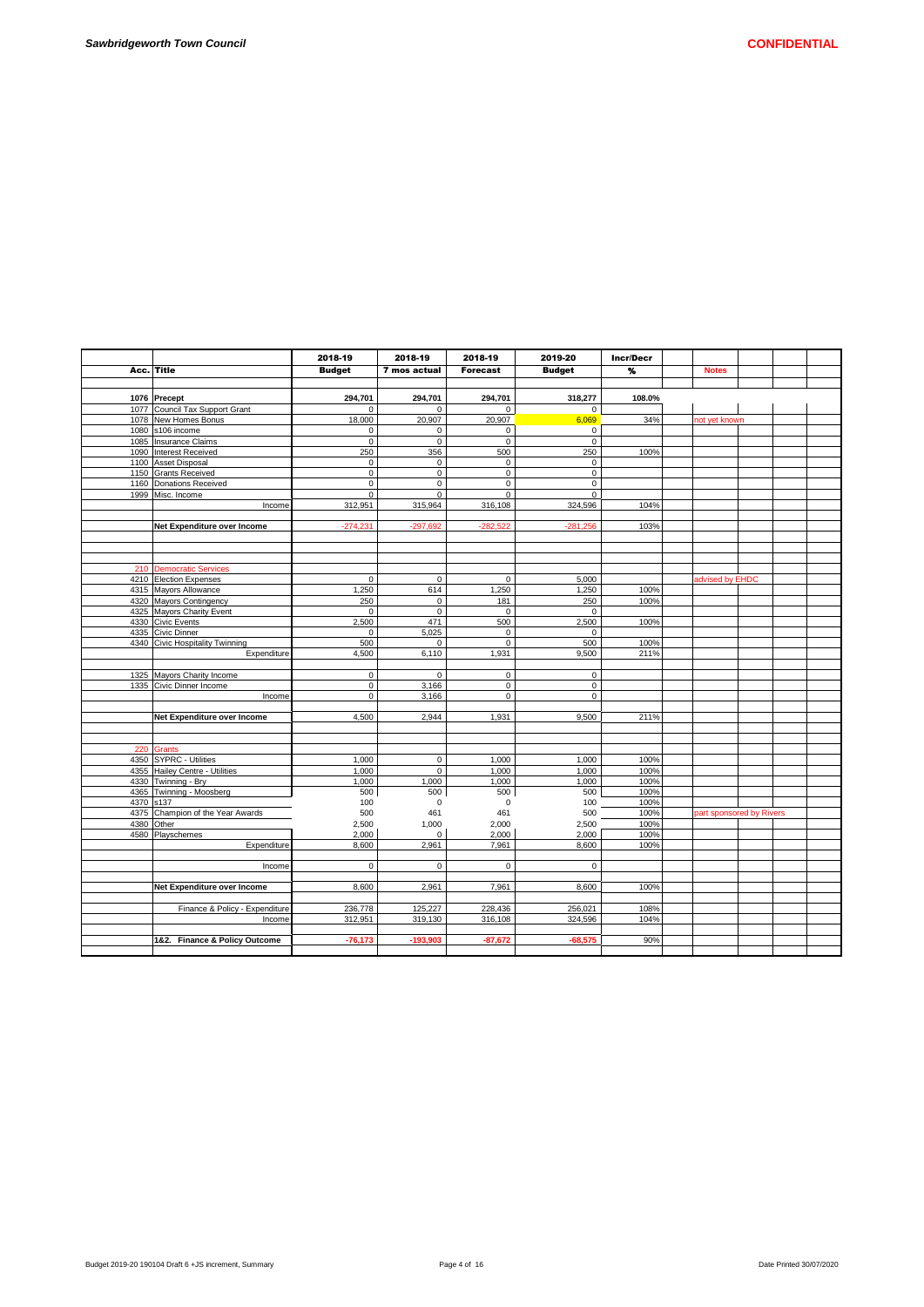|                |                                                           | 2018-19                  | 2018-19                    | 2018-19                    | 2019-20                    | <b>Incr/Decr</b>  |                                      |  |  |
|----------------|-----------------------------------------------------------|--------------------------|----------------------------|----------------------------|----------------------------|-------------------|--------------------------------------|--|--|
| Acc.           | Title                                                     | <b>Budget</b>            | 7 mos actual               | <b>Forecast</b>            | <b>Budget</b>              | $\boldsymbol{\%}$ | <b>Notes</b>                         |  |  |
|                |                                                           |                          |                            |                            |                            |                   |                                      |  |  |
|                |                                                           |                          |                            |                            |                            |                   |                                      |  |  |
| <b>Estates</b> |                                                           |                          |                            |                            |                            |                   |                                      |  |  |
| 300            | <b>Civic Centre</b>                                       |                          |                            |                            |                            |                   |                                      |  |  |
|                | 4115 Insurance                                            | $\pmb{0}$                | $\mathsf 0$                | $\mathsf{O}\xspace$        | $\mathbf 0$                |                   |                                      |  |  |
|                | 4400 Rent                                                 | $\mathbf 0$              | 88                         | 88                         | $\mathbf 0$                |                   |                                      |  |  |
|                | 4405 Rates                                                | 8,900                    | 5,292                      | 8,900                      | 8,900                      | 100%              |                                      |  |  |
|                | 4410 Heat & Light                                         | 2,500                    | 1,879                      | 3,221                      | 3,000                      | 120%              |                                      |  |  |
|                | 4415 Water                                                | 600                      | 241                        | 413                        | 600                        | 100%              |                                      |  |  |
|                | 4420 Maintenance                                          | 5.000                    | 4,872                      | 4,872                      | 5,000                      | 100%              | <b>External decoration</b>           |  |  |
|                | 4425 Fixtures & Fittings                                  | 2,000                    | 444                        | 500                        | 2,000                      | 100%              |                                      |  |  |
|                | 4445 New Equipment                                        | 0                        | $\mathbf 0$                | $\mathbf 0$                | 2,000                      |                   |                                      |  |  |
|                | Expenditure                                               | 19,000                   | 12,816                     | 17,994                     | 21,500                     | 113%              |                                      |  |  |
|                |                                                           |                          |                            |                            |                            |                   |                                      |  |  |
|                | 1400 Rental Income                                        | 250                      | 1,340                      | 2,297                      | 250                        | 100%              | includes hire of equipment (gazebos) |  |  |
|                | Income                                                    | 250                      | 1,340                      | 2,297                      | 250                        |                   |                                      |  |  |
|                |                                                           |                          |                            |                            |                            |                   |                                      |  |  |
|                | Net Expenditure over Income                               | 18,750                   | 11,476                     | 15,697                     | 21,250                     | 113%              |                                      |  |  |
|                |                                                           |                          |                            |                            |                            |                   |                                      |  |  |
| 310            | <b>Police Suite</b>                                       |                          |                            |                            |                            |                   |                                      |  |  |
|                | 4115 Insurance                                            | $\mathsf 0$              | $\mathbf 0$                | $\mathsf 0$                | $\mathbf 0$                |                   |                                      |  |  |
|                | 4400 Rent<br>4405 Rates                                   | $\pmb{0}$<br>$\mathsf 0$ | $\mathbf 0$<br>$\mathsf 0$ | $\mathsf 0$<br>$\mathsf 0$ | $\mathsf 0$<br>$\mathsf 0$ |                   |                                      |  |  |
|                | 4410 Heat & Light                                         | $\mathbf 0$              | $\mathbf 0$                | $\mathbf 0$                | $\mathbf 0$                |                   |                                      |  |  |
|                | 4415 Water                                                | $\overline{\text{o}}$    | $\mathbf 0$                | $\overline{0}$             | $\overline{0}$             |                   |                                      |  |  |
|                | 4420 Maintenance                                          | $\mathbf 0$              | $\mathbf 0$                | $\mathbf 0$                | $\mathbf 0$                |                   |                                      |  |  |
|                | 4425 Fixtures & Fittings                                  | $\pmb{0}$                | $\mathbf 0$                | $\mathsf{O}\xspace$        | $\mathbf 0$                |                   |                                      |  |  |
|                | 4445 New Equipment                                        | $\mathbf 0$              | $\mathbf 0$                | $\mathbf 0$                | $\mathbf 0$                |                   |                                      |  |  |
|                | Expenditure                                               | $\mathbf 0$              | $\mathbf 0$                | $\mathbf 0$                | $\mathbf 0$                |                   |                                      |  |  |
|                |                                                           |                          |                            |                            |                            |                   |                                      |  |  |
|                | 1400 Rental Income                                        | 2.500                    | 960                        | 3.840                      | 3.840                      | 154%              |                                      |  |  |
|                | Income                                                    | 2,500                    | 960                        | 3,840                      | 3,840                      | 154%              |                                      |  |  |
|                |                                                           |                          |                            |                            |                            |                   |                                      |  |  |
|                | Net Expenditure over Income                               | $-2,500$                 | $-960$                     | $-3,840$                   | $-3,840$                   | 154%              |                                      |  |  |
|                |                                                           |                          |                            |                            |                            |                   |                                      |  |  |
|                | 320 Hailey Centre                                         |                          |                            |                            |                            |                   |                                      |  |  |
|                | 4115 Insurance                                            | $\mathsf 0$              | $\mathbf 0$                | $\mathsf 0$                | 0                          |                   |                                      |  |  |
|                | 4400 Rent                                                 | $\mathsf 0$              | $\mathbf 0$                | $\mathbf 0$                | $\mathbf 0$                |                   |                                      |  |  |
|                | 4405 Rates                                                | $\pmb{0}$                | $\mathbf 0$                | $\mathsf{o}\,$             | $\mathsf 0$                |                   |                                      |  |  |
|                | 4410 Heat & Light                                         | $\mathsf 0$              | $\mathbf 0$                | $\mathsf{O}\xspace$        | $\mathbf 0$                |                   |                                      |  |  |
|                | 4415 Water                                                | $\mathbf 0$              | $\mathbf 0$                | $\mathbf 0$                | $\mathbf 0$                |                   |                                      |  |  |
|                | 4420 Maintenance                                          | 1,000<br>$\mathbf 0$     | 538<br>$\mathbf 0$         | 900<br>$\mathbf 0$         | 1,000                      | 100%              | this year incl drain clearance       |  |  |
|                | 4425 Fixtures & Fittings<br>4435 Photcopier and Recharges |                          |                            |                            | $\mathbf 0$                |                   |                                      |  |  |
|                | Expenditure                                               | 2,500<br>3,500           | 2,350<br>2,888             | 4,029<br>4,929             | 2,500<br>3,500             | 100%<br>100%      |                                      |  |  |
|                |                                                           |                          |                            |                            |                            |                   |                                      |  |  |
|                | 1840 Recharged income                                     | 2,500                    | 2,306                      | 3,953                      | 2,500                      | 100%              |                                      |  |  |
|                | 1400 Rental Income                                        | $\Omega$                 | $\mathbf 0$                | $\Omega$                   | $\Omega$                   |                   |                                      |  |  |
|                | Income                                                    | 2,500                    | 2,306                      | 3,953                      | 2,500                      |                   |                                      |  |  |
|                |                                                           |                          |                            |                            |                            |                   |                                      |  |  |
|                | Net Expenditure over Income                               | 1,000                    | 582                        | 975                        | 1,000                      | 100%              |                                      |  |  |
|                |                                                           |                          |                            |                            |                            |                   |                                      |  |  |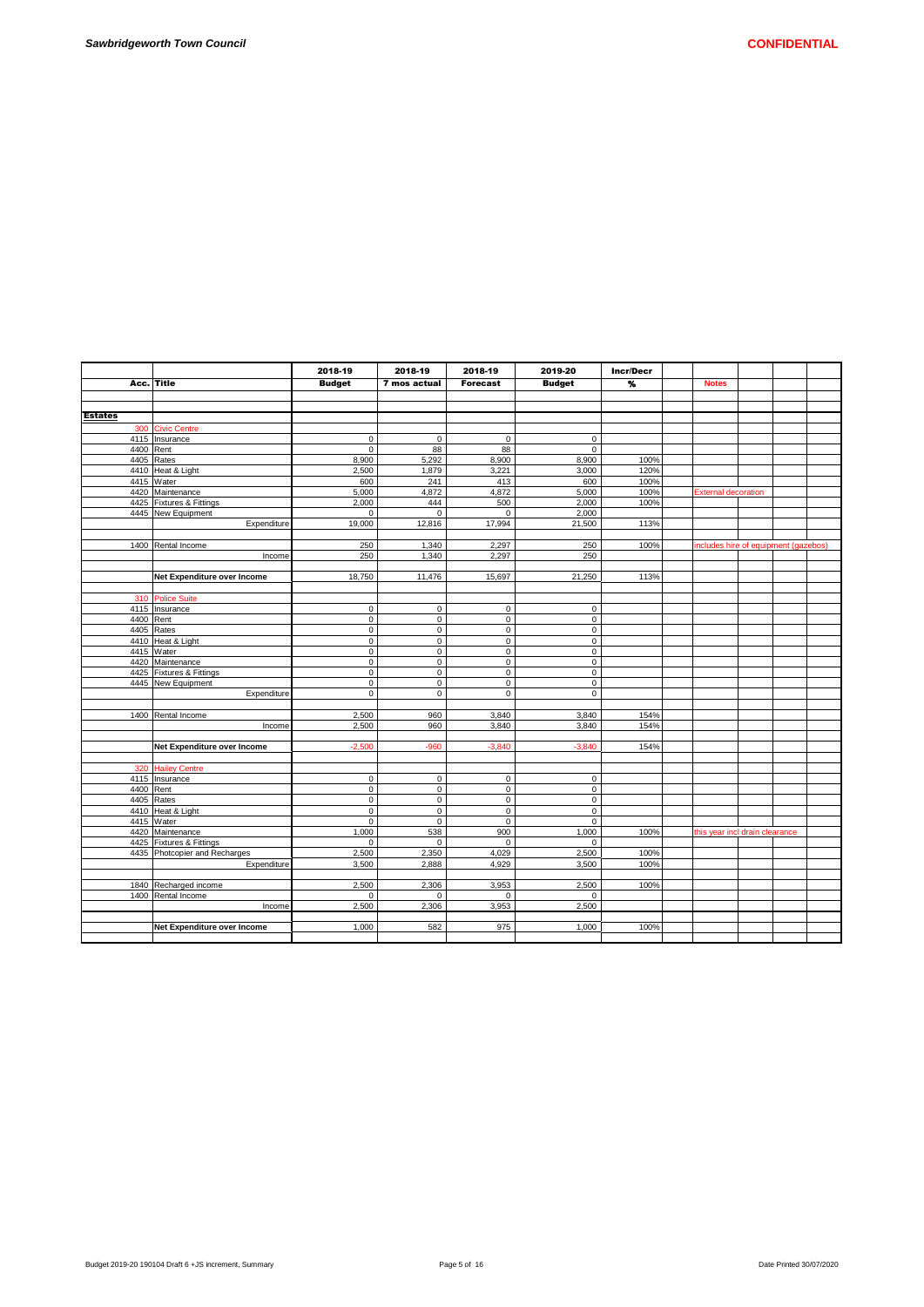|           |                                | 2018-19       | 2018-19      | 2018-19         | 2019-20       | <b>Incr/Decr</b> |              |  |  |
|-----------|--------------------------------|---------------|--------------|-----------------|---------------|------------------|--------------|--|--|
|           | Acc. Title                     | <b>Budget</b> | 7 mos actual | <b>Forecast</b> | <b>Budget</b> | %                | <b>Notes</b> |  |  |
|           |                                |               |              |                 |               |                  |              |  |  |
|           | 330 Other Rented Accommodation |               |              |                 |               |                  |              |  |  |
|           | 4115 Insurance                 | 0             | 0            | 56              | 100           |                  |              |  |  |
| 4400 Rent |                                | 5,000         | 3,465        | 5,000           | 5,000         | 100%             |              |  |  |
|           | 4405 Rates                     | $\Omega$      | $\Omega$     | $\Omega$        | $\mathbf 0$   |                  |              |  |  |
|           | 4410 Heat & Light              | 0             | $\Omega$     | $\mathbf 0$     | $\mathbf 0$   |                  |              |  |  |
|           | 4415 Water                     | 0             | $\Omega$     | $\mathbf 0$     | $\mathbf 0$   |                  |              |  |  |
|           | 4420 Maintenance               |               | 2,486        | $\mathbf 0$     | $\mathbf 0$   |                  |              |  |  |
|           | 4425 Fixtures & Fittings       | 0             | 0            | $\mathbf 0$     | $\mathbf 0$   |                  |              |  |  |
|           | 4335 New Equipment             | $\Omega$      | $\Omega$     | $\Omega$        | $\mathbf 0$   |                  |              |  |  |
|           | Expenditure                    | 5,000         | 5,951        | 5,056           | 5,100         | 102%             |              |  |  |
|           |                                |               |              |                 |               |                  |              |  |  |
|           | 1400 Rental Income             | 0             | 1,356        |                 | $\mathbf 0$   |                  |              |  |  |
|           | Income                         | 0             | 1,356        | 0               | $\mathbf 0$   |                  |              |  |  |
|           |                                |               |              |                 |               |                  |              |  |  |
|           | Net Expenditure over Income    | 5,000         | 4,595        | 5,056           | 5,100         | 102%             |              |  |  |
|           |                                |               |              |                 |               |                  |              |  |  |
|           |                                |               |              |                 |               |                  |              |  |  |
|           | Estates - Expenditure          | 27,500        | 21,655       | 27,979          | 30,100        | 109%             |              |  |  |
|           | Income                         | 5,250         | 5,962        | 10,090          | 6,590         | 126%             |              |  |  |
|           |                                |               |              |                 |               |                  |              |  |  |
|           | 3.<br><b>Estates Outcome</b>   | 22,250        | 15,693       | 17,889          | 23,510        | 106%             |              |  |  |
|           |                                |               |              |                 |               |                  |              |  |  |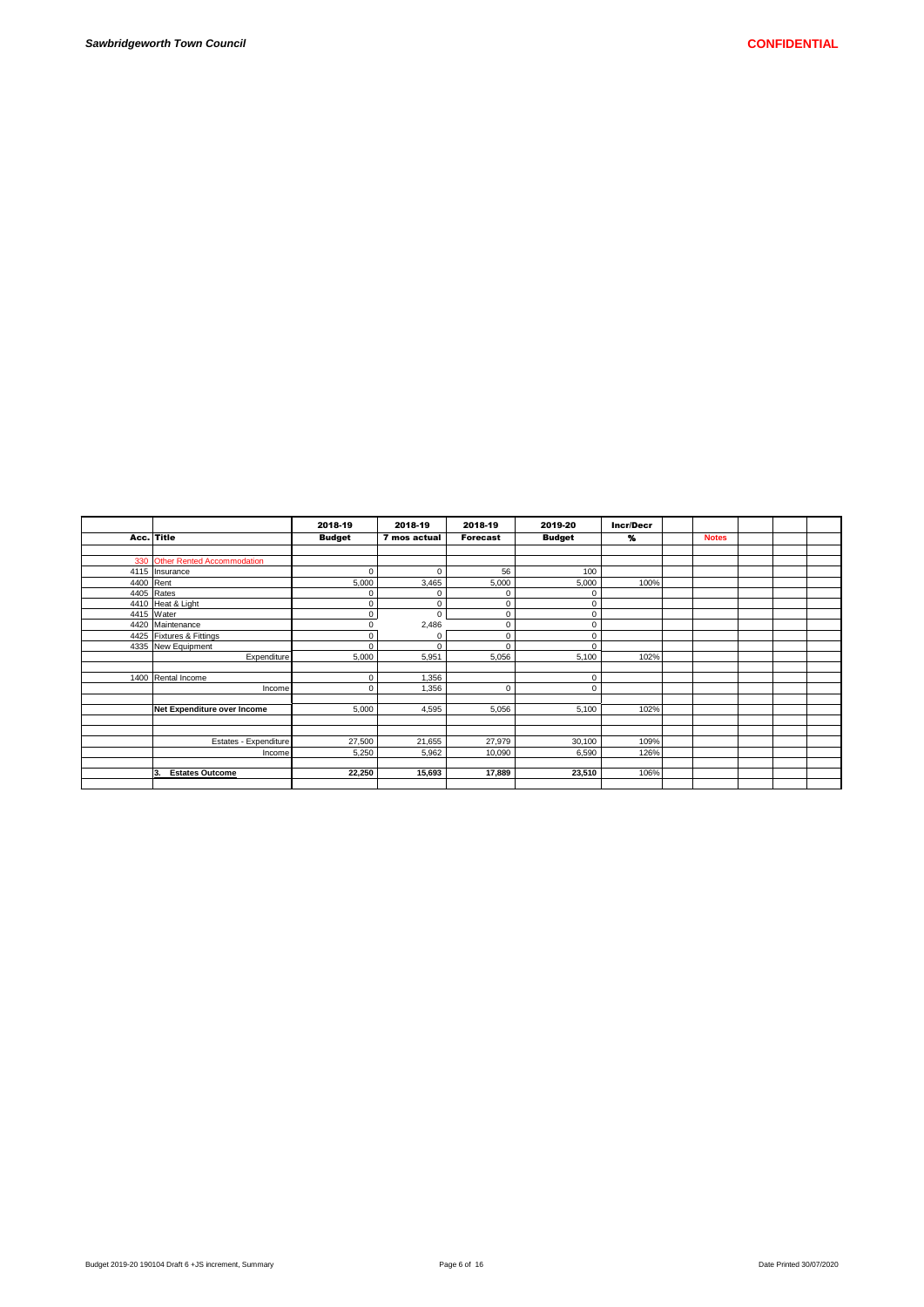|                  |                                    | 2018-19        | 2018-19      | 2018-19            | 2019-20        | <b>Incr/Decr</b> |                       |  |  |
|------------------|------------------------------------|----------------|--------------|--------------------|----------------|------------------|-----------------------|--|--|
| Acc.             | <b>Title</b>                       | <b>Budget</b>  | 7 mos actual | <b>Forecast</b>    | <b>Budget</b>  | %                | <b>Notes</b>          |  |  |
|                  |                                    |                |              |                    |                |                  |                       |  |  |
|                  |                                    |                |              |                    |                |                  |                       |  |  |
| <b>Amenities</b> |                                    |                |              |                    |                |                  |                       |  |  |
| 400              | <b>Bullfields Allotment</b>        |                |              |                    |                |                  |                       |  |  |
|                  | 4415 Water                         | 350            | 422          | 723                | 350            | 100%             |                       |  |  |
|                  | 4420 Maintenance                   | 2.500          | 18           | 268                | 1.500          | 60%              | <b>Annual Skip</b>    |  |  |
|                  | Expenditure                        | 2,850          | 440          | 991                | 1,850          | 65%              |                       |  |  |
|                  |                                    |                |              |                    |                |                  |                       |  |  |
|                  | 1500 Rent Income                   | 750            | 938          | 938                | 750            | 100%             |                       |  |  |
|                  | 1510 Water Income                  | 200            | 115          | 115                | 200            | 100%             |                       |  |  |
|                  | Income                             | 950            | 1,053        | 1,053              | 950            | 100%             |                       |  |  |
|                  |                                    |                |              |                    |                |                  |                       |  |  |
|                  | Net Expenditure over Income        | 1,900          | $-613$       | $-62$              | 900            | 47%              |                       |  |  |
|                  |                                    |                |              |                    |                |                  |                       |  |  |
| 410              | <b>Bellmead Allotment</b>          |                |              |                    |                |                  |                       |  |  |
|                  | 4415 Water                         | 1,000          | 9            | 9                  | 100            | 100%             |                       |  |  |
| 4420             | Maintenance                        | 250            | 156          | 156                | 250            | 100%             | Fencing               |  |  |
|                  | Expenditure                        | 1,250          | 165          | 165                | 350            | 28%              |                       |  |  |
|                  |                                    |                |              |                    |                |                  |                       |  |  |
|                  | 1500 Rent Income                   | 150            | 135          | 135                | 150            | 100%             |                       |  |  |
|                  | 1510 Water Income                  | 30             | 18           | 18                 | 30             | 100%             |                       |  |  |
|                  | Income                             | 180            | 153          | 153                | 180            | 100%             |                       |  |  |
|                  |                                    |                |              |                    | 170            |                  |                       |  |  |
|                  | Net Expenditure over Income        | 1,070          | 12           | 12                 |                | 16%              |                       |  |  |
|                  |                                    |                |              |                    |                |                  |                       |  |  |
| 420              | <b>Vantorts Allotment</b>          |                |              |                    |                |                  |                       |  |  |
|                  | 4415 Water                         | 150            | 107          | 107                | 150            |                  |                       |  |  |
|                  | 4420 Maintenance<br>Expenditure    | 1,730<br>1,880 | 0<br>107     | $\mathbf 0$<br>107 | 1,500<br>1,650 | 87%<br>88%       | Hedging               |  |  |
|                  |                                    |                |              |                    |                |                  |                       |  |  |
|                  | 1500 Rent Income                   | 125            | 163          | 163                | 125            | 100%             |                       |  |  |
|                  | 1510 Water Income                  | 25             | 20           | 20                 | 25             | 100%             |                       |  |  |
|                  | Income                             | 150            | 183          | 183                | 150            | 100%             |                       |  |  |
|                  |                                    |                |              |                    |                |                  |                       |  |  |
|                  | Net Expenditure over Income        | 1,730          | $-76$        | $-76$              | 1,500          | 87%              |                       |  |  |
|                  |                                    |                |              |                    |                |                  |                       |  |  |
| 430              | <b>Southbrook Allotment</b>        |                |              |                    |                |                  |                       |  |  |
|                  | 4315 Water                         | 350            | 329          | 329                | 350            | 100%             |                       |  |  |
|                  | 4320 Maintenance                   | 1,250          | $\mathbf 0$  | 250                | 1,250          | 100%             | annual skip + fencing |  |  |
|                  | Expenditure                        | 1.600          | 329          | 579                | 1,600          | 100%             |                       |  |  |
|                  |                                    |                |              |                    |                |                  |                       |  |  |
| 1400             | Rent Income                        | 2,000          | 957          | 957                | 1,000          | 50%              |                       |  |  |
| 1410             | Water Income                       | 200            | 145          | 145                | 150            | 75%              |                       |  |  |
|                  | Income                             | 2,200          | 1,102        | 1,102              | 1,150          | 52%              |                       |  |  |
|                  |                                    |                |              |                    |                |                  |                       |  |  |
|                  | Net Expenditure over Income        | $-600$         | $-773$       | $-523$             | 450            | $-75%$           |                       |  |  |
|                  |                                    |                |              |                    |                |                  |                       |  |  |
|                  | Allotments - Expenditure           | 7,580          | 1,041        | 1,842              | 5,450          | 72%              |                       |  |  |
|                  | Income                             | 3,480          | 2,491        | 2,491              | 2,430          | 70%              |                       |  |  |
|                  |                                    |                |              |                    |                |                  |                       |  |  |
|                  | Allotments Expenditure over Income | 4,100          | $-1.450$     | $-649$             | 3.020          | 74%              |                       |  |  |
|                  |                                    |                |              |                    |                |                  |                       |  |  |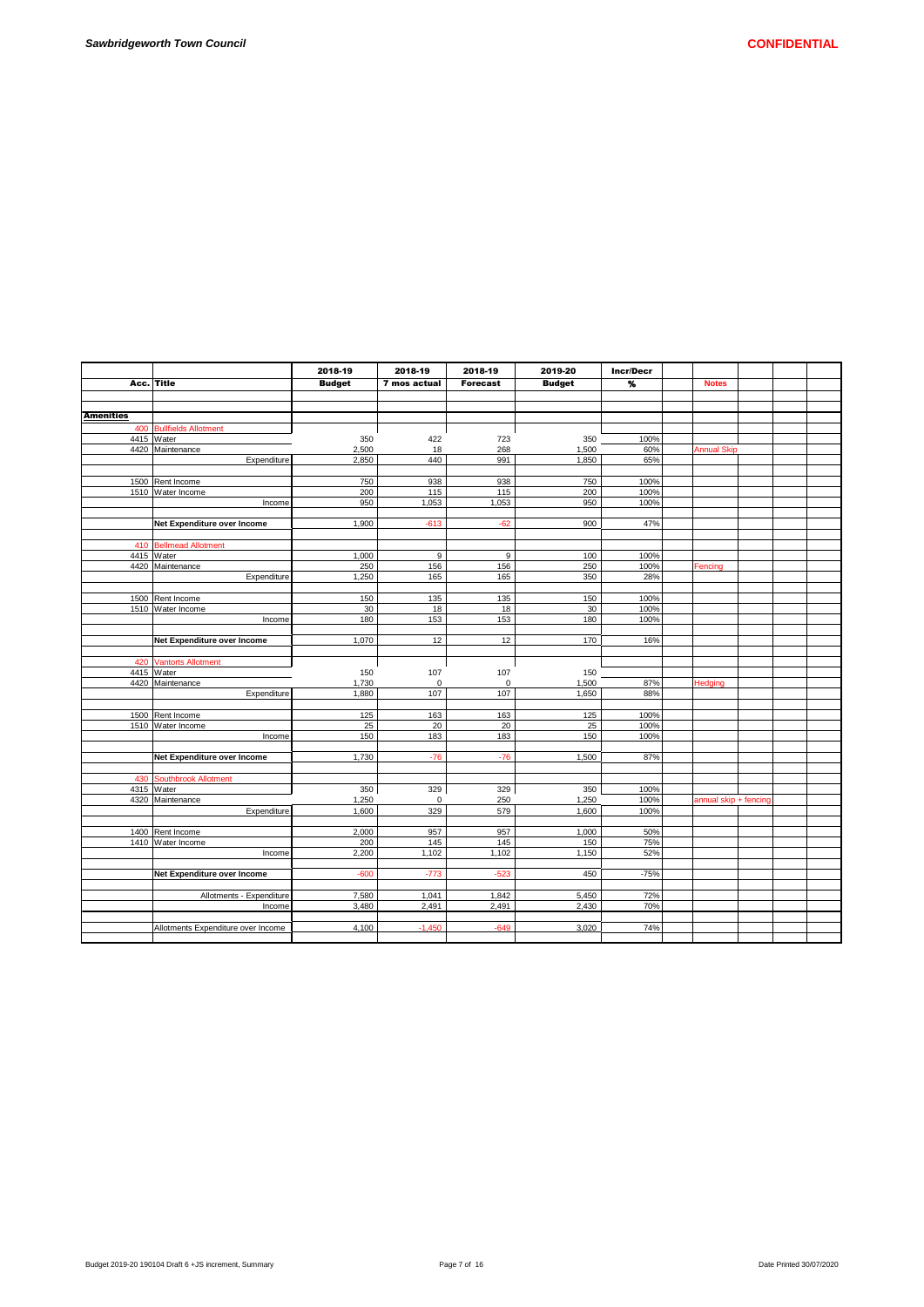|            |                                | 2018-19       | 2018-19      | 2018-19         | 2019-20       | <b>Incr/Decr</b> |              |                      |                        |  |
|------------|--------------------------------|---------------|--------------|-----------------|---------------|------------------|--------------|----------------------|------------------------|--|
| Acc. Title |                                | <b>Budget</b> | 7 mos actual | <b>Forecast</b> | <b>Budget</b> | ጜ                | <b>Notes</b> |                      |                        |  |
|            |                                |               |              |                 |               |                  |              |                      |                        |  |
|            | 440 Cemetery                   |               |              |                 |               |                  |              |                      |                        |  |
|            | 4029 Salary Recharge           | 10,824        | 6,018        | 10,824          | 10,824        | 100%             |              |                      |                        |  |
| 4035 NIC   |                                | 1,353         | 0            | 1,353           | 1,353         | 100%             |              |                      |                        |  |
|            | 4040 Pension                   | 2,706         | 0            | 2,706           | 2,706         | 100%             |              |                      |                        |  |
|            | 4045 Subcontract Labour        | 4,800         | $\Omega$     | 4,800           | 4,800         | 100%             |              |                      |                        |  |
|            | 4315 Water                     | 150           | 104          | 150             | 250           | 167%             |              | increased watering   |                        |  |
|            | 4320 Maintenance               | 1,000         | 3,866        | 1,000           | 6,000         | 600%             |              |                      | incl spinney + toilet? |  |
|            | 4420 Skip Hire                 | 2,400         | 840          | 2,400           | 2,400         | 100%             |              |                      |                        |  |
|            | 4425 Grave Digging Cost        | 600           | 0            | $\mathbf 0$     | $\mathbf 0$   | 0%               |              |                      |                        |  |
| 4430 Trees |                                | 4,500         | 2,568        | 4,402           | 625           | 14%              |              | tree + plaque        |                        |  |
|            | 4435 Benches                   | $\mathsf 0$   | 0            | 0               | 3,500         |                  |              |                      |                        |  |
|            | 4440 New Area                  | 10.000        | 0            | 10,000          | 10,000        | 100%             |              |                      |                        |  |
|            | 4445 Publicity/Marketing       | 0             | 0            | $\mathbf 0$     | 1,000         |                  |              | new brochure         |                        |  |
|            |                                | 250           | $\mathbf 0$  | $\Omega$        | 250           |                  |              |                      |                        |  |
|            | 4531 Memorial plaques          |               |              |                 |               | 100%             |              |                      |                        |  |
|            | Expenditure                    | 38,583        | 13,396       | 37,635          | 43,708        | 113%             |              |                      |                        |  |
|            |                                |               |              |                 |               |                  |              |                      |                        |  |
|            |                                |               |              |                 |               |                  |              |                      |                        |  |
|            | 1550 Burial Fees               | 30,000        | 15,445       | 26,477          | 50,000        | 167%             |              | 18 non-res 32 res    |                        |  |
|            | 1560 Memorial Fees             | 3,000         | 1,585        | 2,717           | 3,000         | 100%             |              |                      |                        |  |
|            | 1570 Grave Digging Income      | 1,500         | 1,110        | 1,903           | 1,500         | 100%             |              |                      |                        |  |
|            | 1580 Tree sales                | 6,000         | 4,930        | 8,451           | 3,600         | 60%              |              |                      |                        |  |
|            | 1581 Memorial Sales            | 500           | $\mathsf 0$  | $\mathbf 0$     | 500           | 100%             |              |                      |                        |  |
|            | 1582 Bench sales               | $\mathbf 0$   | $\mathbf 0$  | $\mathbf 0$     | 3.500         |                  |              |                      |                        |  |
|            | Income                         | 41,000        | 23,070       | 39,549          | 62,100        | 151%             |              |                      |                        |  |
|            |                                |               |              |                 |               |                  |              |                      |                        |  |
|            | Net Expenditure over Income    | $-2,417$      | $-9,674$     | $-1,913$        | $-18,392$     | 761%             |              |                      |                        |  |
|            |                                |               |              |                 |               |                  |              |                      |                        |  |
|            | 450 Playground                 |               |              |                 |               |                  |              |                      |                        |  |
|            | 4420 Maintenance               | 500           | 823          | 823             | 5,000         | 1000%            |              | anti vandalism       |                        |  |
|            | 4435 New Equipment             | $\mathbf 0$   | $\mathbf 0$  | $\Omega$        | $\Omega$      |                  |              |                      |                        |  |
|            | Expenditure                    | 500           | 823          | 823             | 5,000         | 1000%            |              |                      |                        |  |
|            |                                |               |              |                 |               |                  |              |                      |                        |  |
|            | 1500 Playground income         | 500           | $\mathsf 0$  | $\mathbf 0$     | $\mathbf 0$   |                  |              | insurance claim?     |                        |  |
|            | Income                         | 500           | $\mathbf 0$  | $\mathbf 0$     | $\mathbf 0$   |                  |              |                      |                        |  |
|            |                                |               |              |                 |               |                  |              |                      |                        |  |
|            | Net Expenditure over Income    | 0             | 823          | 823             | 5,000         |                  |              |                      |                        |  |
|            |                                |               |              |                 |               |                  |              |                      |                        |  |
|            | 460 Orchard Management         |               |              |                 |               |                  |              |                      |                        |  |
|            | 4700 Maintenance               | 2.000         | $\Omega$     | 4.400           | 2.500         | 125%             |              | <b>Grass cutting</b> |                        |  |
|            | Expenditure                    | 2.000         | $\mathbf 0$  | 4,400           | 2,500         |                  |              |                      |                        |  |
|            |                                |               |              |                 |               |                  |              |                      |                        |  |
|            | 1700 Income                    | $\mathbf 0$   | $\mathbf{0}$ | 3,000           | $\mathbf 0$   |                  |              |                      |                        |  |
|            | Income                         | $\mathbf 0$   | $\mathbf 0$  | 3,000           | $\mathbf 0$   |                  |              |                      |                        |  |
|            |                                |               |              |                 |               |                  |              |                      |                        |  |
|            | Net Expenditure over Income    | 2,000         | $\mathbf 0$  | 1,400           | 2,500         | 125%             |              |                      |                        |  |
|            |                                |               |              |                 |               |                  |              |                      |                        |  |
|            |                                |               |              |                 |               |                  |              |                      |                        |  |
|            | Amenities - Expenditure        | 46,964        | 15,561       | 40,602          | 54,429        | 116%             |              |                      |                        |  |
|            | Income                         | 45,285        | 25,866       | 42,345          | 64,804        | 143%             |              |                      |                        |  |
|            |                                |               |              |                 |               |                  |              |                      |                        |  |
|            | <b>Amenities Outcome</b><br>4. | 1,679         | $-10,305$    | $-1,743$        | $-10,375$     | $-618%$          |              |                      |                        |  |
|            |                                |               |              |                 |               |                  |              |                      |                        |  |
|            |                                |               |              |                 |               |                  |              |                      |                        |  |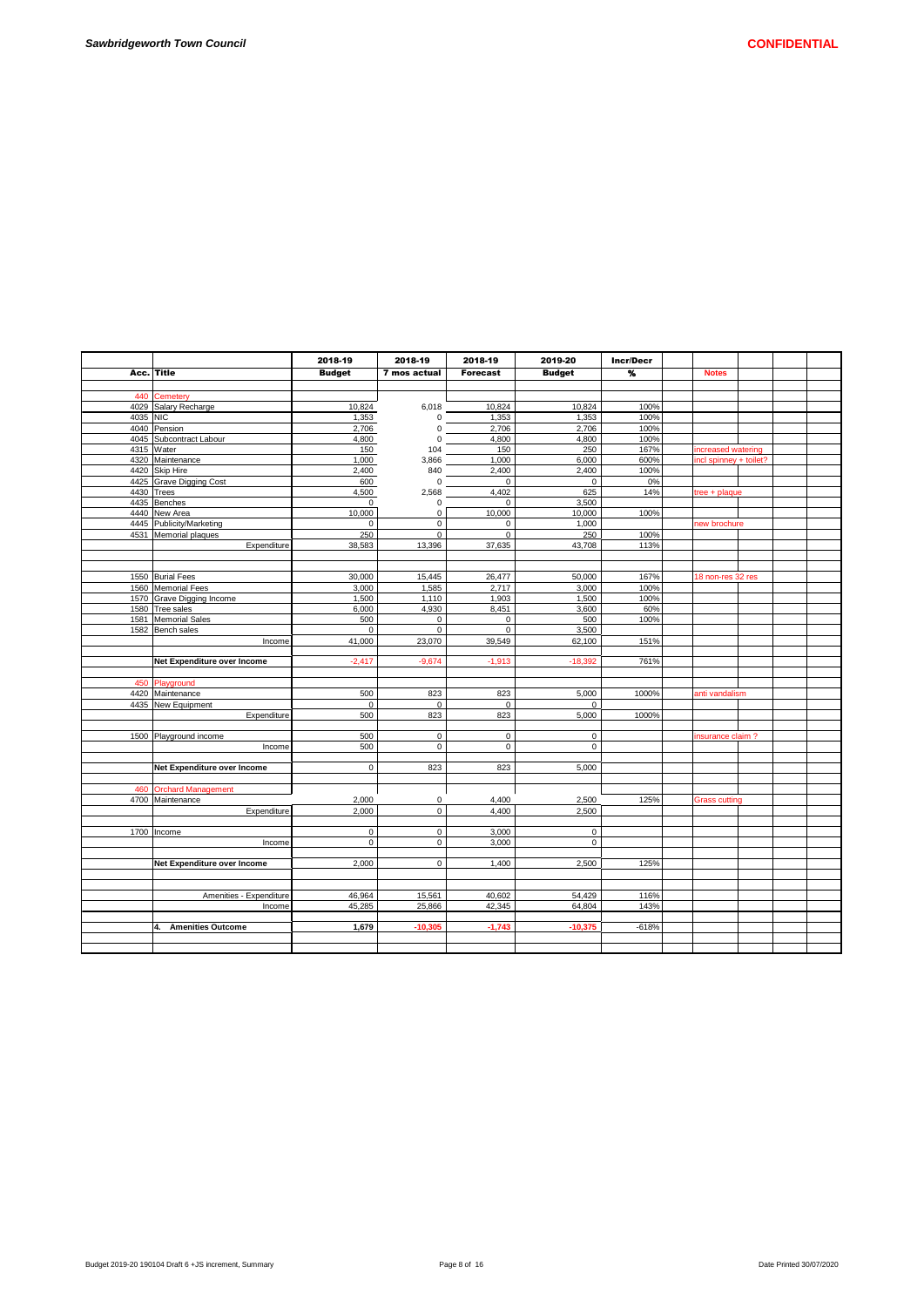|                   |                                  | 2018-19       | 2018-19      | 2018-19         | 2019-20       | Incr/Decr         |                    |  |  |
|-------------------|----------------------------------|---------------|--------------|-----------------|---------------|-------------------|--------------------|--|--|
|                   | Acc. Title                       | <b>Budget</b> | 7 mos actual | <b>Forecast</b> | <b>Budget</b> | $\boldsymbol{\%}$ | <b>Notes</b>       |  |  |
|                   |                                  |               |              |                 |               |                   |                    |  |  |
|                   |                                  |               |              |                 |               |                   |                    |  |  |
| <b>Operations</b> |                                  |               |              |                 |               |                   |                    |  |  |
|                   |                                  |               |              |                 |               |                   |                    |  |  |
|                   | 500 Groundsman                   |               |              |                 |               |                   |                    |  |  |
|                   | 4029 Salary Recharge             | 10,824        | 5,249        | 10,824          | 10.824        | 100%              |                    |  |  |
| 4035 NIC          |                                  | 1,353         | 0            | 1,353           | 1,353         | 100%              |                    |  |  |
|                   | 4040 Pension                     | 2,706         | 0            | 2,706           | 2.706         | 100%              |                    |  |  |
|                   | 4045 Subcontract Labour          | $\Omega$      | 360          | 500             | $\Omega$      |                   |                    |  |  |
|                   | 4600 Planters                    | 1.000         | 0            | 0               | 1.000         | 100%              |                    |  |  |
|                   | 46XX Bell Street Conveniences    | 0             | 0            | 0               | 10,000        |                   | Maintence contract |  |  |
|                   | 4605 Parish Paths                | U             | 2,739        | 4,000           | 500           |                   | Elmwood            |  |  |
|                   | 4610 Parishes Paths Co-operative | 0             | $\Omega$     | 0               | $\Omega$      |                   |                    |  |  |
|                   | 4615 Rangers Vehicle             | 2,500         | 2,589        | 2,800           | 2,500         | 100%              | includes fuel      |  |  |
|                   | 4620 Rangers Tools               | 2,000         | 2,485        | 3,500           | 2,000         | 100%              |                    |  |  |
|                   | 4625 Mower costs                 | 1,000         | 860          | 1,000           | 1,000         | 100%              |                    |  |  |
|                   | 4630 CCTV                        | 2,250         | $\Omega$     | 2,250           | 2,250         | 100%              |                    |  |  |
|                   | 4635 CCTV Extension              | $\Omega$      | $\Omega$     | $\Omega$        | $\Omega$      |                   |                    |  |  |
|                   | Expenditure                      | 23.633        | 14,282       | 28,933          | 34.133        | 144%              |                    |  |  |
|                   |                                  |               |              |                 |               |                   |                    |  |  |
|                   |                                  |               |              |                 |               |                   |                    |  |  |
|                   | 1600 SYPRC Income                | 2,500         | 411          | 500             | 500           | 20%               |                    |  |  |
|                   | 1610 Sub Contract watering       | 600           | 400          | 400             | 500           | 83%               |                    |  |  |
|                   | 1860 CCTV Income                 | $\Omega$      | $\Omega$     | O               | $\Omega$      |                   |                    |  |  |
|                   | Income                           | 3.100         | 811          | 900             | 1.000         |                   |                    |  |  |
|                   |                                  |               |              |                 |               |                   |                    |  |  |
|                   | Net Expenditure over Income      | 20,533        | 13,471       | 28,033          | 33,133        | 161%              |                    |  |  |
|                   |                                  |               |              |                 |               |                   |                    |  |  |
|                   | Operations - Expenditure         | 23,633        | 14,282       | 28,933          | 34,133        | 144%              |                    |  |  |
|                   | Income                           | 3.100         | 811          | 900             | 1.000         | 32%               |                    |  |  |
|                   |                                  |               |              |                 |               |                   |                    |  |  |
|                   | 5. Operations Outcome            | 20,533        | 13,471       | 28,033          | 33,133        | 161%              |                    |  |  |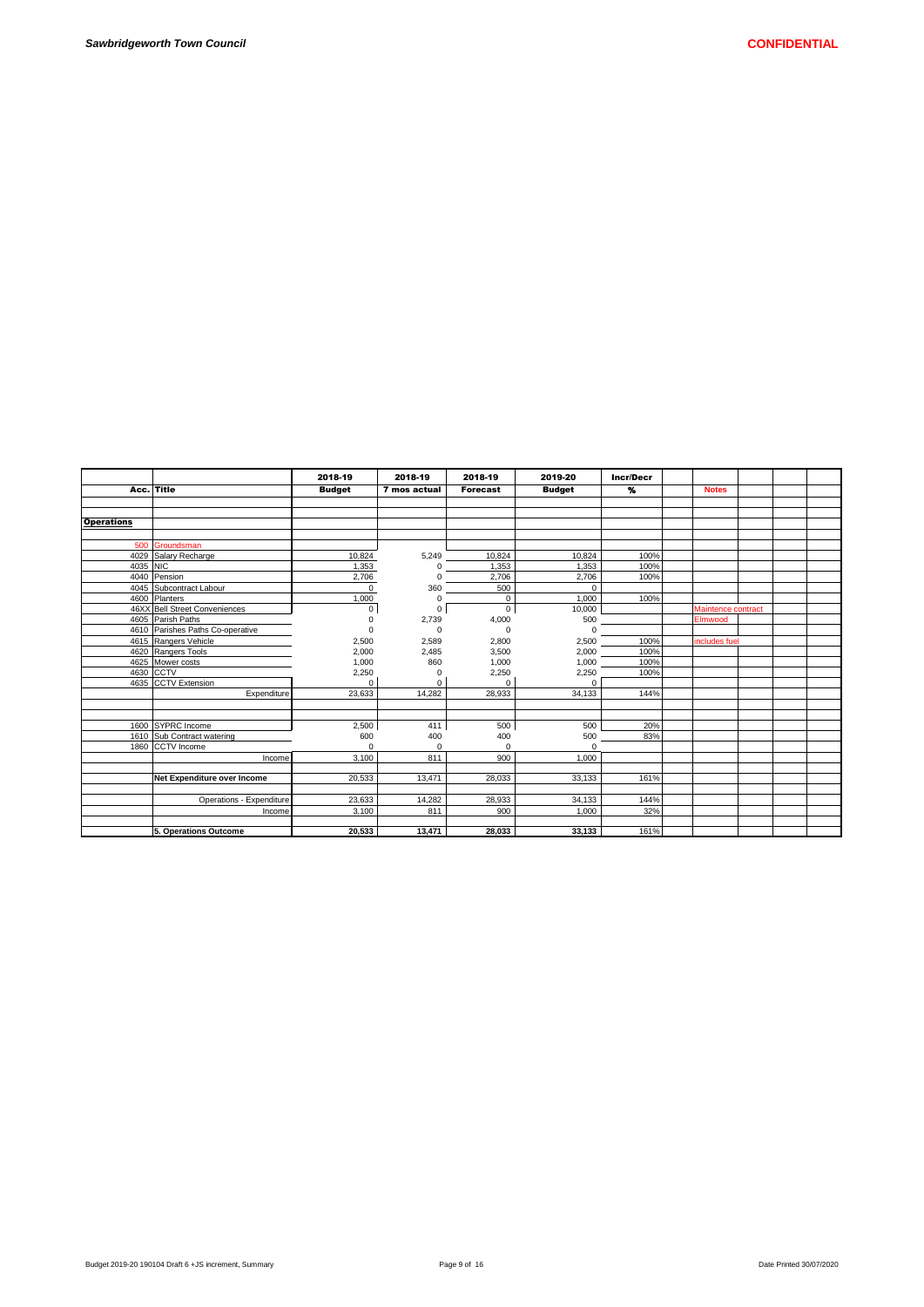|               |                             | 2018-19       | 2018-19      | 2018-19             | 2019-20       | Incr/Decr               |                       |                            |  |
|---------------|-----------------------------|---------------|--------------|---------------------|---------------|-------------------------|-----------------------|----------------------------|--|
| Acc.          | Title                       | <b>Budget</b> | 7 mos actual | <b>Forecast</b>     | <b>Budget</b> | $\overline{\mathbf{v}}$ | <b>Notes</b>          |                            |  |
|               |                             |               |              |                     |               |                         |                       |                            |  |
| <b>Events</b> |                             |               |              |                     |               |                         |                       |                            |  |
| 600           | Fun on the Field            |               |              |                     |               |                         | If event proceeds     |                            |  |
|               | 4029 Salary Recharge        | 800           | $\mathsf 0$  | 800                 | 800           | 100%                    |                       |                            |  |
|               | 4045 Sub-contract Labour    | 300           | 270          | 250                 | 300           | 100%                    |                       |                            |  |
|               | 4670 Event Costs            | 800           | 1,357        | 1,357               | 1,000         | 125%                    |                       |                            |  |
|               | 4675 Publicity              | 500           | $\mathbf 0$  | $\Omega$            | 500           | 100%                    |                       |                            |  |
|               | Expenditure                 | 2,400         | 1,627        | 2,407               | 2,600         | 108%                    |                       |                            |  |
|               |                             |               |              |                     |               |                         |                       |                            |  |
|               | 1670 Event Income           | 1.000         | 885          | 885                 | 750           | 75%                     |                       |                            |  |
|               | Income                      | 1,000         | 885          | 885                 | 750           | 75%                     |                       |                            |  |
|               |                             |               |              |                     |               |                         |                       |                            |  |
|               | Net Expenditure over Income | 1,400         | 742          | 1,522               | 1,850         |                         | If event proceeds     |                            |  |
|               |                             |               |              |                     |               |                         |                       |                            |  |
| 610           | <b>Events General</b>       |               |              |                     |               |                         | incl civic functions  |                            |  |
|               | 4029 Salary Recharge        | 300           | $\mathbf 0$  | $\mathbf 0$         | 300           | 100%                    |                       |                            |  |
|               | 4045 Sub-contract Labour    | $\mathbf 0$   | $\mathbf 0$  | $\mathbf 0$         | 200           |                         |                       |                            |  |
|               | 4670 Event Costs            | 1,000         | 1,753        | 1,753               | 1,000         | 100%                    |                       |                            |  |
|               | 4675 Publicity              | 1.000         | 180          | 180                 | 1.000         | 100%                    |                       |                            |  |
|               | Expenditure                 | 2,300         | 1,933        | 1.933               | 2.500         | 109%                    |                       |                            |  |
|               |                             |               |              |                     |               |                         |                       |                            |  |
|               | 1670 Event Income           | $\mathbf 0$   | 2,032        | 2,032               | 2,500         |                         | equipment rental      |                            |  |
|               | Income                      | $\mathbf 0$   | 2,032        | 2,032               | 2,500         |                         |                       |                            |  |
|               |                             |               |              |                     |               |                         |                       |                            |  |
|               | Net Expenditure over Income | 2,300         | $-99$        | $-99$               | $\pmb{0}$     | 0%                      |                       |                            |  |
|               |                             |               |              |                     |               |                         |                       |                            |  |
|               | 620 Christmas Festival      |               |              |                     |               |                         |                       |                            |  |
|               | 4029 Salary Recharge        | 1,000         | $\mathbf 0$  | 900                 | 1,000         | 100%                    |                       |                            |  |
|               | 4045 Sub-contract Labour    | 350           | 0            | 200                 | 350           | 100%                    | <b>Stage erection</b> |                            |  |
|               | 4670 Event Costs            | 2.000         | 178          | 2,000               | 2,000         | 100%                    |                       |                            |  |
|               | 4675 Publicity              | 500           | $\mathbf 0$  | 500                 | 500           | 100%                    |                       |                            |  |
|               | 4685 Christmas Lights       | 12,000        | $\mathbf 0$  | 10,500              | 12,000        | 100%                    |                       | Contract + renewals + elec |  |
|               | 4690 Competitions           | 600           | $\mathbf 0$  | 500                 | 600           | 100%                    |                       |                            |  |
|               | Expenditure                 | 16,450        | 178          | 14,600              | 16,450        | 100%                    |                       |                            |  |
|               |                             |               |              |                     |               |                         |                       |                            |  |
|               | 1670 Event Income           | 500           | 20           | 250                 | 250           | 50%                     |                       |                            |  |
|               | Income                      | 500           | 20           | 250                 | 250           | 50%                     |                       |                            |  |
|               |                             |               |              |                     |               |                         |                       |                            |  |
|               | Net Expenditure over Income | 15,950        | 158          | 14,350              | 16,200        | 102%                    |                       |                            |  |
|               |                             |               |              |                     |               |                         |                       |                            |  |
| 630           | <b>Markets</b>              |               |              |                     |               |                         | If market started     |                            |  |
|               | 4029 Salary Recharge        | $\mathsf 0$   | $\mathbf 0$  | $\mathsf{O}\xspace$ | $\mathbf 0$   |                         |                       |                            |  |
|               | 4045 Sub-contract Labour    | $\mathsf 0$   | $\mathbf 0$  | $\mathsf 0$         | 2,250         |                         | 50w x £45             |                            |  |
|               | 4670 Event Costs            | $\mathsf 0$   | $\mathsf 0$  | $\mathsf 0$         | $\Omega$      |                         |                       |                            |  |
|               | 4675 Publicity              | 0             | 0            | 0                   | 1,000         |                         |                       |                            |  |
|               | 4680 Licences               | $\mathbf 0$   | $\mathbf 0$  | $\mathbf 0$         | $\mathbf 0$   |                         |                       |                            |  |
|               | Expenditure                 | $\mathsf 0$   | $\mathbf 0$  | $\mathbf 0$         | 3,250         |                         |                       |                            |  |
|               |                             |               |              |                     |               |                         |                       |                            |  |
|               | 1670 Event Income           | $\mathsf 0$   | $\mathbf 0$  | $\mathbf 0$         | 7,500         |                         | 50w x 5 stalls @ £30  |                            |  |
|               | Income                      | $\mathsf 0$   | $\mathbf 0$  | $\mathbf 0$         | 7,500         |                         |                       |                            |  |
|               |                             | $\mathbf 0$   | $\Omega$     | $\mathbf 0$         |               |                         |                       |                            |  |
|               | Net Expenditure over Income |               |              |                     | $-4.250$      |                         |                       |                            |  |
|               |                             |               |              |                     |               |                         |                       |                            |  |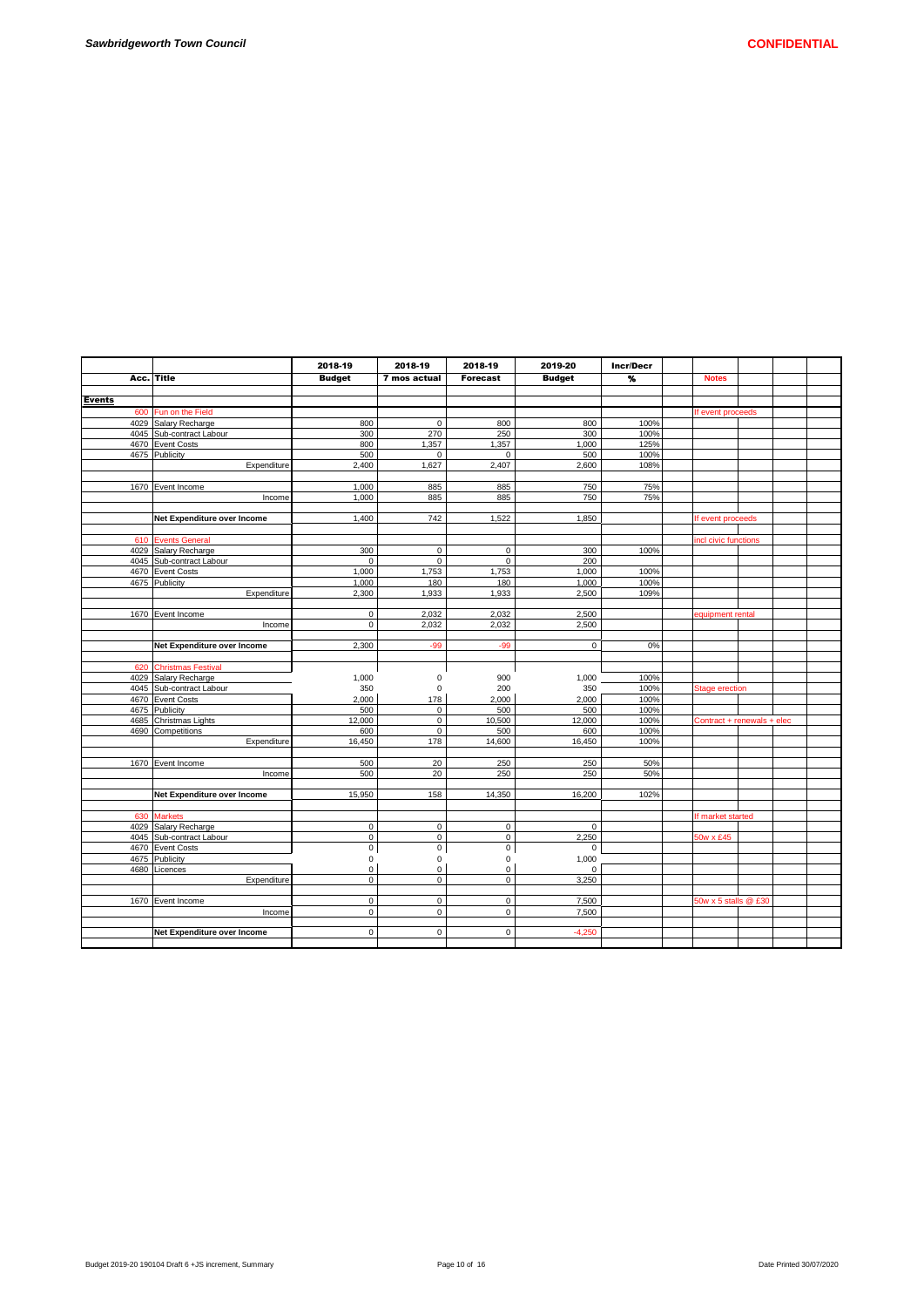|      |                                          | 2018-19             | 2018-19          | 2018-19          | 2019-20       | Incr/Decr |                                      |  |  |
|------|------------------------------------------|---------------------|------------------|------------------|---------------|-----------|--------------------------------------|--|--|
| Acc. | Title                                    | <b>Budget</b>       | 7 mos actual     | <b>Forecast</b>  | <b>Budget</b> | %         | <b>Notes</b>                         |  |  |
|      |                                          |                     |                  |                  |               |           |                                      |  |  |
| 640  | Projects                                 |                     |                  |                  |               |           |                                      |  |  |
|      |                                          |                     |                  |                  |               |           |                                      |  |  |
|      | 4705 World War 1                         | 0                   | 19               | 0                | 0             |           |                                      |  |  |
|      | 4706 War Memorial                        | $\mathsf{O}\xspace$ | $\mathsf 0$      | 10,500           | 1,000         |           |                                      |  |  |
|      | 4700 RHSOG                               | 4,233               | $\mathsf 0$      | 0                | 0             | 0%        |                                      |  |  |
|      | 4710 Hanging Baskets                     | 1,000               | 0<br>$\mathbf 0$ | 0<br>0           | 0             | 0%        | <b>Deleted</b>                       |  |  |
|      | 4715 Planters Project<br>4720 Town Green | 0<br>0              | $\mathbf 0$      | 0                | 500<br>10,000 |           | Improvement                          |  |  |
|      | 4725 Fair Green                          | 1,200               | $\Omega$         | $\mathbf 0$      | 1,200         | 100%      |                                      |  |  |
|      | 4745 Bakers Walk                         | $\mathsf 0$         | 709              | 709              | 0             |           |                                      |  |  |
|      | 4730 Defibrillator                       | 0                   | $\mathbf 0$      | 0                | 1,500         |           | Move phone box install defibrillator |  |  |
|      | 4375 Remembrance Day                     | 150                 | $\mathbf 0$      | 150              | 250           | 167%      | sheets + first aid                   |  |  |
|      | Expenditure                              | 6,583               | 728              | 11,359           | 14,450        | 220%      |                                      |  |  |
|      |                                          |                     |                  |                  |               |           |                                      |  |  |
|      |                                          |                     |                  |                  |               |           |                                      |  |  |
|      | 1700 RHSOG                               | 4,841               | $\mathsf 0$      | $\mathsf 0$      | $\mathbf 0$   |           |                                      |  |  |
|      | 1705 World War 1                         | $\mathsf 0$         | $\mathsf 0$      | $\mathbf 0$      | $\mathsf 0$   |           |                                      |  |  |
|      | 1706 War Memorial                        | $\mathbf 0$         | $\mathbf 0$      | $\mathbf 0$      | 250           |           |                                      |  |  |
|      | 1710 Hanging Baskets                     | $\mathsf{O}\xspace$ | $\mathsf 0$      | $\overline{0}$   | $\mathsf 0$   |           |                                      |  |  |
|      | 1715 Planters Project                    | $\mathsf 0$         | $\mathsf 0$      | $\mathsf 0$      | $\mathsf 0$   |           |                                      |  |  |
|      | 1720 Town Green                          | $\mathsf{O}\xspace$ | $\mathsf 0$      | $\mathsf 0$      | $\mathsf 0$   |           |                                      |  |  |
|      | 1725 Fair Green                          | $\mathsf 0$         | $\mathbf 0$      | 0                | $\mathbf 0$   |           |                                      |  |  |
|      | 1730 Defibrillator                       | $\mathbf 0$         | $\mathbf 0$      | 0                | 0             |           |                                      |  |  |
|      | 1745 Bakers Walk                         | 0<br>4,841          | 500              | 0<br>$\mathsf 0$ | 0<br>250      |           |                                      |  |  |
|      | Income                                   |                     | 500              |                  |               |           |                                      |  |  |
|      | Net Expenditure over Income              | 1,742               | 228              | 11,359           | 14,200        | 815%      |                                      |  |  |
|      |                                          |                     |                  |                  |               |           |                                      |  |  |
|      |                                          |                     |                  |                  |               |           |                                      |  |  |
| 650  | <b>RHSO Group</b>                        |                     |                  |                  |               |           |                                      |  |  |
|      | 4670 Event costs (Apple Day)             | 600                 | $\pmb{0}$        | 0                | 0             |           | End of support                       |  |  |
|      | 4675 Event costs (Apple Pressing)        | 1,400               | $\pmb{0}$        | 0                | 0             |           |                                      |  |  |
|      | 4680 Equipment Hire                      | 500                 | $\Omega$         | $\Omega$         | $\Omega$      |           |                                      |  |  |
|      | Expenditure                              | 2,500               | $\mathbf 0$      | $\mathbf 0$      | 0             |           |                                      |  |  |
|      |                                          |                     |                  |                  |               |           |                                      |  |  |
|      | 1680   Income (Other)                    | 2,500               | $\mathbf 0$      | 0                | $\mathsf 0$   |           |                                      |  |  |
|      | Income                                   | 2.500               | $\mathbf 0$      | 0                | $\mathbf 0$   |           |                                      |  |  |
|      | Net Expenditure over Income              | $\mathsf 0$         | $\mathsf 0$      | 0                | $\mathsf 0$   |           |                                      |  |  |
|      |                                          |                     |                  |                  |               |           |                                      |  |  |
|      |                                          |                     |                  |                  |               |           |                                      |  |  |
| 660  | Town Selfie Walk / Travel challenge      |                     |                  |                  |               |           | <b>STAP</b> event                    |  |  |
|      | 4029 Salary recharge                     | 500                 | $\mathbf 0$      | 0                | 500           | 100%      |                                      |  |  |
|      | 4670 Event costs                         | $\mathbf 0$         | 1,364            | 961              | 0             |           | 961                                  |  |  |
|      | 4675 Travel Challenge Publicity          | 500                 | $\mathbf 0$      | $\mathbf 0$      | 500           | 100%      | passports (no grant)                 |  |  |
|      | 4680 Promotional Equipment               | 1,000               | $\Omega$         | $\mathbf 0$      | 1.200         | 120%      | fluffies                             |  |  |
|      | Expenditure                              | 2,000               | 1,364            | 961              | 2,200         |           |                                      |  |  |
|      |                                          |                     |                  |                  |               |           |                                      |  |  |
|      | 1680   Income (Other)                    | $\mathbf 0$         | $\mathbf 0$      | 0                | 0             |           |                                      |  |  |
|      | Income                                   | $\mathbf 0$         | $\mathbf 0$      | $\mathbf 0$      | $\mathbf 0$   |           |                                      |  |  |
|      |                                          |                     |                  |                  |               |           |                                      |  |  |
|      | Net Expenditure over Income              | 2,000               | 1,364            | 961              | 2,200         |           |                                      |  |  |
|      |                                          |                     |                  |                  |               |           |                                      |  |  |
|      |                                          | 32,233              | 5,830            |                  | 41,450        | 129%      |                                      |  |  |
|      | Events - Expenditure<br>Income           | 8,841               | 3,437            | 31,260<br>3,167  | 11,250        | 127%      |                                      |  |  |
|      |                                          |                     |                  |                  |               |           |                                      |  |  |
|      | 6. Events Outcome                        | 23,392              | 2,393            | 28,093           | 30,200        | 129%      |                                      |  |  |
|      |                                          |                     |                  |                  |               |           |                                      |  |  |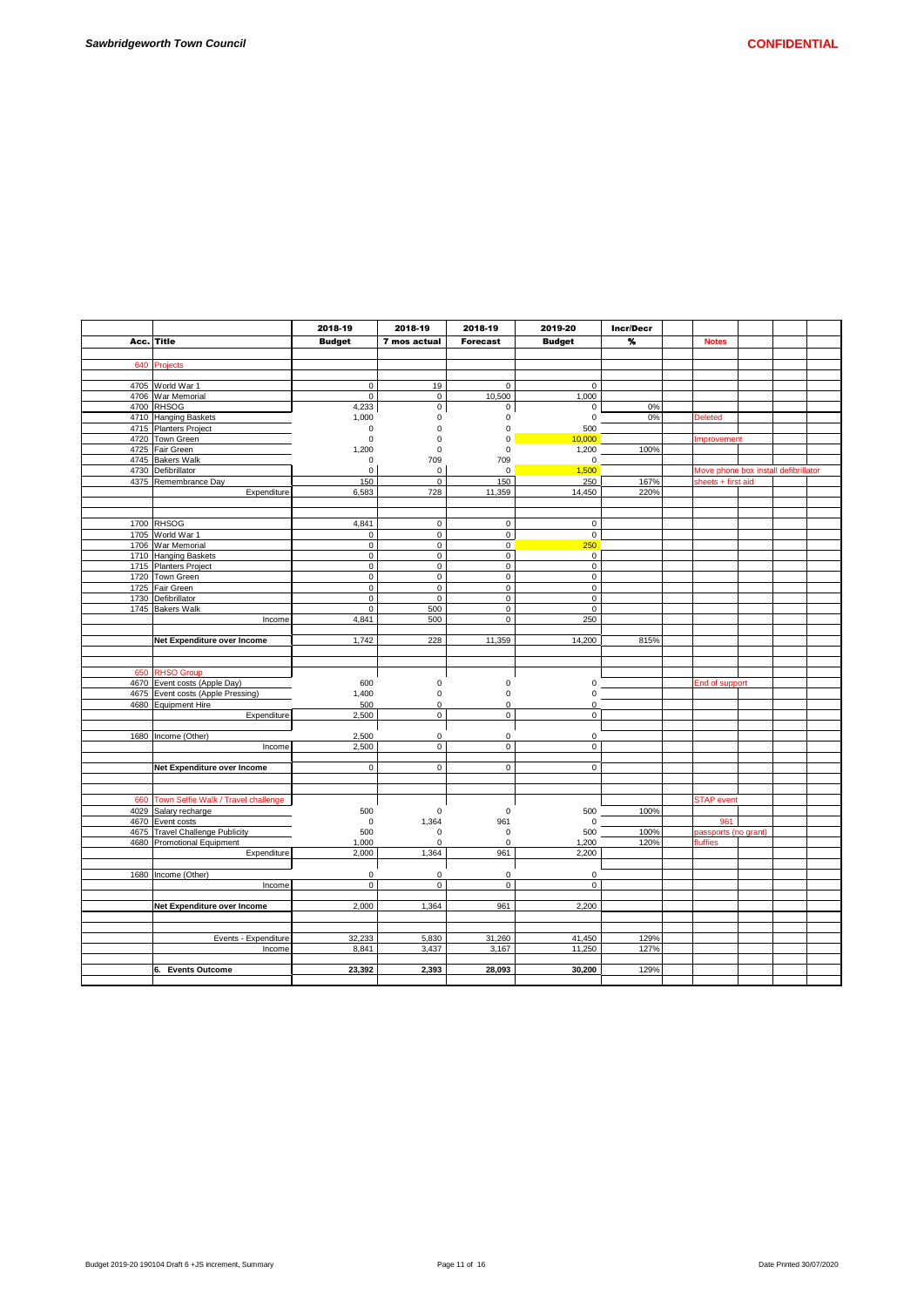| Date Printed 30/07/2020 |  |
|-------------------------|--|

|                        |                                  | 2018-19       | 2018-19      | 2018-19         | 2019-20       | <b>Incr/Decr</b> |                  |  |  |
|------------------------|----------------------------------|---------------|--------------|-----------------|---------------|------------------|------------------|--|--|
|                        | Acc. Title                       | <b>Budget</b> | 7 mos actual | <b>Forecast</b> | <b>Budget</b> | $\frac{9}{2}$    | <b>Notes</b>     |  |  |
|                        |                                  |               |              |                 |               |                  |                  |  |  |
|                        |                                  |               |              |                 |               |                  |                  |  |  |
| <b>Community Buses</b> |                                  |               |              |                 |               |                  |                  |  |  |
|                        |                                  |               |              |                 |               |                  |                  |  |  |
| 700                    | Sawbobus                         |               |              |                 |               |                  |                  |  |  |
|                        | 4029 Salary Recharge             | 22,793        | 10,936       | 22,793          | 22,793        | 100%             |                  |  |  |
|                        | 4045 Sub contract labour         | 7.000         | 2,178        | 3.734           | 7,000         | 100%             |                  |  |  |
| 4800 Fuel              |                                  | 5,000         | 805          | 1,380           | 5,000         | 100%             |                  |  |  |
|                        | 4805 Maintenance                 | 2,500         | 1,164        | 2,000           | 2,500         | 100%             |                  |  |  |
|                        | 4810 Tax & Insurance             | 1,500         | 1,649        | 1,649           | 1,650         | 110%             |                  |  |  |
|                        | 4815 Vehicle Hire                | 2,150         | 247          | 8,000           | 2,150         | 100%             |                  |  |  |
|                        | 4816 Community Bus Reserve       | 10,000        | 0            | 10.000          | 10,000        | 100%             |                  |  |  |
|                        | Expenditure                      | 50,943        | 16,979       | 49,556          | 51,093        | 100%             |                  |  |  |
|                        |                                  |               |              |                 |               |                  |                  |  |  |
|                        |                                  |               |              |                 |               |                  |                  |  |  |
|                        | 1150 Grants Received             | 29,050        | 34,050       | 34,050          | 33.050        | 114%             | EHDC + ECC + CVS |  |  |
|                        | 1151 STC Subsidy                 | $\Omega$      | 0            | $\Omega$        | 0             |                  |                  |  |  |
|                        | 1800 Fares                       | 7,500         | 261          | 500             | 2,500         | 33%              |                  |  |  |
|                        | 1810 Concessionary Fares         | 10,000        | 0            | $\Omega$        | 10,000        | 100%             |                  |  |  |
|                        | 1820 Fuel Rebate                 | 1,200         | 87           | 180             | 1,200         | 100%             |                  |  |  |
|                        | 1830 Sponsorship                 | 3,500         | 1,167        | 3.500           | 3,500         | 100%             |                  |  |  |
|                        | 1850 Vehicle Hire Income         | $\mathbf 0$   | 0            | $\Omega$        | $\mathbf 0$   |                  |                  |  |  |
|                        | Income                           | 51,250        | 35,565       | 38.230          | 50,250        | 98%              |                  |  |  |
|                        | Net Expenditure over Income      | $-307$        | $-18,586$    | 11,326          | 843           | $-275%$          |                  |  |  |
|                        |                                  |               |              |                 |               |                  |                  |  |  |
|                        | 710 Lofty WK05                   |               |              |                 |               |                  |                  |  |  |
|                        | 4029 Salary Recharge             | $\mathbf 0$   | $\mathbf 0$  | $\mathbf 0$     | $\mathbf 0$   |                  |                  |  |  |
| 4800 Fuel              |                                  | 250           | 155          | 200             | 200           | 80%              |                  |  |  |
|                        | 4801 Purchase                    | $\mathbf 0$   | 0            | $\Omega$        | $\mathbf 0$   |                  |                  |  |  |
|                        | 4805 Maintenance                 | 500           | 1,185        | 1,400           | 500           | 100%             |                  |  |  |
|                        | 4810 Tax & Insurance             | 650           | 400          | 400             | 400           | 62%              |                  |  |  |
|                        | 4815 Vehicle Hire                | $\mathbf 0$   | 0            | $\Omega$        | $\mathbf 0$   |                  |                  |  |  |
|                        | Expenditure                      | 1,400         | 1,740        | 2.000           | 1,100         | 79%              |                  |  |  |
|                        |                                  |               |              |                 |               |                  |                  |  |  |
|                        |                                  |               |              |                 |               |                  |                  |  |  |
|                        | 1850 Vehicle Hire Income         | $\mathsf 0$   | 0            | 0               | $\mathbf 0$   |                  |                  |  |  |
|                        | Income                           | $\mathbf 0$   | $\Omega$     | $\Omega$        | $\mathbf 0$   |                  |                  |  |  |
|                        |                                  |               |              |                 |               |                  |                  |  |  |
|                        | Net Expenditure over Income      | 1.400         | 1.740        | 2.000           | 1.100         |                  |                  |  |  |
|                        |                                  |               |              |                 |               |                  |                  |  |  |
|                        | Community Vehicles - Expenditure | 52,343        | 18,719       | 51,556          | 52,193        | 100%             |                  |  |  |
|                        | Income                           | 51,250        | 35,565       | 38,230          | 50,250        | 98%              |                  |  |  |
|                        |                                  |               |              |                 |               |                  |                  |  |  |
|                        | 7. Community Buses Outcome       | 1,093         | $-16,846$    | 13,326          | 1,943         | 178%             |                  |  |  |
|                        |                                  |               |              |                 |               |                  |                  |  |  |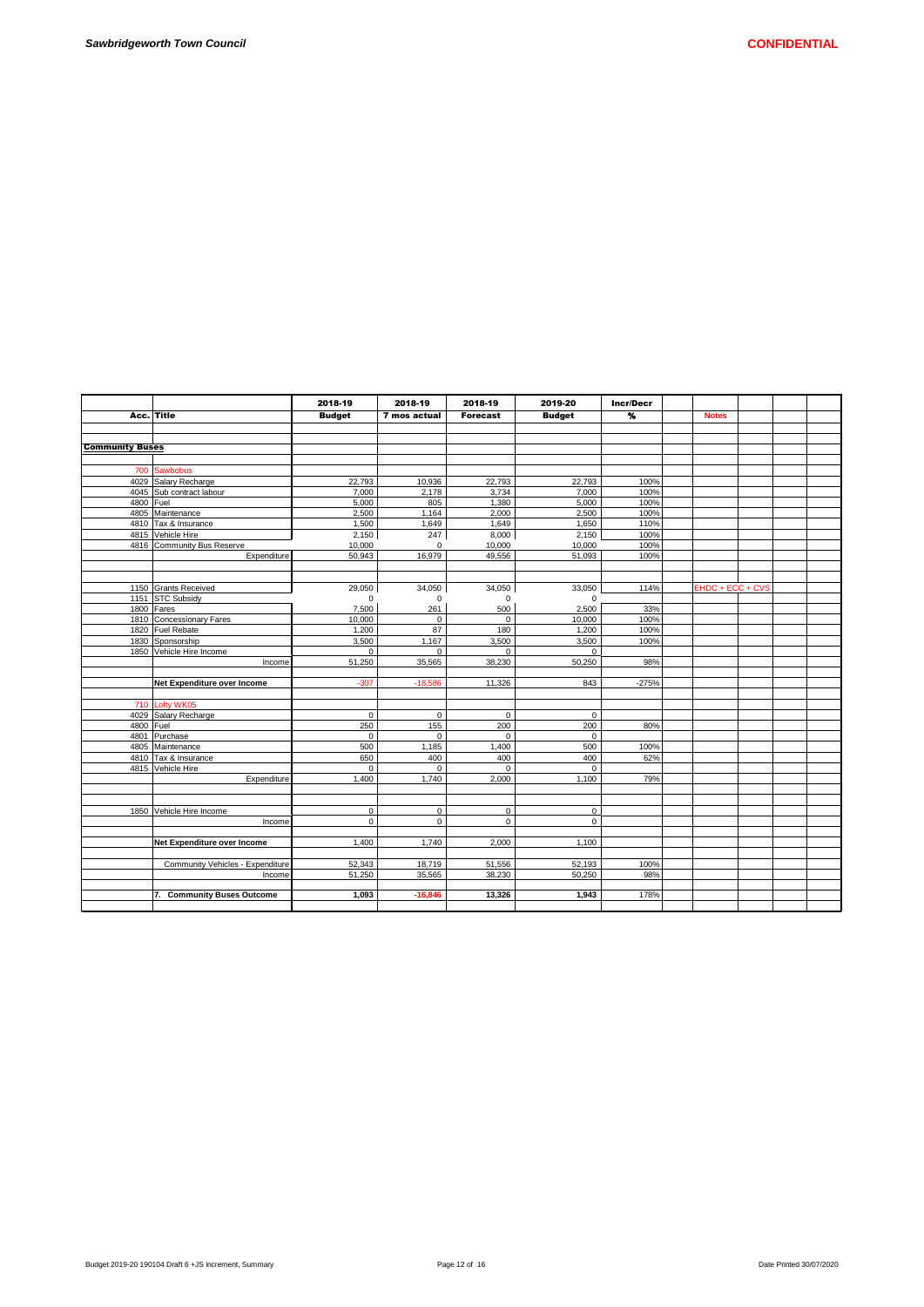|                   |                             | 2018-19           | 2018-19      | 2018-19     | 2019-20              | Incr/Decr    |                 |                          |  |
|-------------------|-----------------------------|-------------------|--------------|-------------|----------------------|--------------|-----------------|--------------------------|--|
| Acc.              | Title                       | <b>Budget</b>     | 7 mos actual | Forecast    | <b>Budget</b>        | $\mathbf{v}$ | <b>Notes</b>    |                          |  |
|                   |                             |                   |              |             |                      |              |                 |                          |  |
|                   |                             |                   |              |             |                      |              |                 |                          |  |
| <b>Hire Buses</b> |                             |                   |              |             |                      |              |                 |                          |  |
|                   |                             |                   |              |             |                      |              |                 |                          |  |
|                   | 800 HefferBus GL61          |                   |              |             |                      |              |                 |                          |  |
| 4800 Fuel         |                             | 600               | 1,126        | 1,600       | 600                  | 100%         |                 |                          |  |
|                   | 4805 Maintenance            | 500               | 1.154        | 1,500       | 500                  | 100%         |                 |                          |  |
|                   | 4810 Tax & Insurance        | 1,150             | 1,649        | 449         | 1,150                | 100%         |                 |                          |  |
|                   | 4815 Vehicle Hire           | $\mathbf 0$       | $\mathbf 0$  | $\mathbf 0$ | $\mathbf 0$          |              |                 |                          |  |
|                   | Expenditure                 | 2,250             | 3,929        | 3,549       | 2,250                | 100%         |                 |                          |  |
|                   |                             |                   |              |             |                      |              |                 |                          |  |
|                   |                             |                   |              |             |                      |              |                 |                          |  |
|                   | 1150 Grants Received        | $\mathbf 0$       | $\mathbf 0$  | $\mathbf 0$ | $\mathbf 0$          |              |                 |                          |  |
|                   | 1800 Fares                  | $\mathbf 0$       | $\mathbf 0$  | $\mathbf 0$ | $\mathbf 0$          |              |                 |                          |  |
|                   | 1810 Concessionary Fares    | $\mathbf 0$       | $\mathbf 0$  | $\mathbf 0$ | $\mathbf 0$          |              |                 |                          |  |
|                   | 1820 Fuel Rebate            | 150               | $\mathsf 0$  | $\mathsf 0$ | 150                  | 100%         |                 |                          |  |
|                   | 1830 Sponsorship            | $\Omega$          | $\Omega$     | $\Omega$    | $\Omega$             |              |                 |                          |  |
|                   | 1850 Vehicle Hire Income    | 3.950             | 1.748        | 4.500       | 2.150                | 54%          | Sawbobus        |                          |  |
|                   | Income                      | 4.100             | 1,748        | 4,500       | 2,300                | 56%          |                 |                          |  |
|                   |                             |                   |              |             |                      |              |                 |                          |  |
|                   | Net Expenditure over Income | $-1,850$          | 2,181        | $-951$      | $-50$                | 3%           |                 |                          |  |
|                   |                             |                   |              |             |                      |              |                 |                          |  |
|                   | 810 Rollybus RO11           |                   |              |             |                      |              |                 |                          |  |
| 4800 Fuel         |                             | 600               | 1.020        | 1.500       | 600                  | 100%         |                 |                          |  |
|                   | 4805 Maintenance            | 500               | 2,467        | 3,000       | 500                  | 100%         |                 |                          |  |
|                   | 4810 Tax & Insurance        | 1,150<br>$\Omega$ | 1,649        | 1,649       | 1,150                | 100%         |                 |                          |  |
|                   | 4815 Vehicle Hire           | 2,250             | 90<br>5,226  | 90<br>6,239 | $\mathbf 0$<br>2,250 |              |                 |                          |  |
|                   | Expenditure                 |                   |              |             |                      | 100%         |                 |                          |  |
|                   |                             |                   |              |             |                      |              |                 |                          |  |
|                   | 1150 Grants Received        | $\mathsf 0$       | $\mathbf 0$  | $\mathbf 0$ | $\pmb{0}$            |              |                 |                          |  |
|                   | 1800 Fares                  | $\mathbf 0$       | $\mathbf 0$  | $\mathbf 0$ | $\mathbf 0$          |              |                 |                          |  |
|                   | 1810 Concessionary Fares    | $\mathbf 0$       | $\mathbf 0$  | $\mathbf 0$ | $\mathbf 0$          |              |                 |                          |  |
|                   | 1820 Fuel Rebate            | 150               | $\mathbf 0$  | $\mathbf 0$ | 150                  | 100%         |                 |                          |  |
|                   | 1830 Sponsorship            | $\Omega$          | $\Omega$     | $\Omega$    | $\mathbf 0$          |              |                 |                          |  |
|                   | 1850 Vehicle Hire Income    | 3,200             | 1,001        | 6,650       | 3,200                | 100%         | <b>Sawbobus</b> |                          |  |
|                   | Income                      | 3,350             | 1,001        | 6.650       | 3,350                | 100%         |                 |                          |  |
|                   |                             |                   |              |             |                      |              |                 |                          |  |
|                   | Net Expenditure over Income | $-1.100$          | 4,225        | $-411$      | $-1.100$             | 100%         |                 |                          |  |
|                   |                             |                   |              |             |                      |              |                 |                          |  |
|                   | Hire Buses - Expenditure    | 4,500             | 9,155        | 9,788       | 4,500                | 100%         |                 |                          |  |
|                   | Income                      | 7.450             | 2,749        | 11,150      | 5,650                | 76%          |                 |                          |  |
|                   |                             |                   |              |             |                      |              |                 |                          |  |
|                   | 8. Hire Buses Outcome       | $-2.950$          | 6,406        | $-1.362$    | $-1.150$             | 39%          |                 | only because of Sawbobus |  |
|                   |                             |                   |              |             |                      |              |                 |                          |  |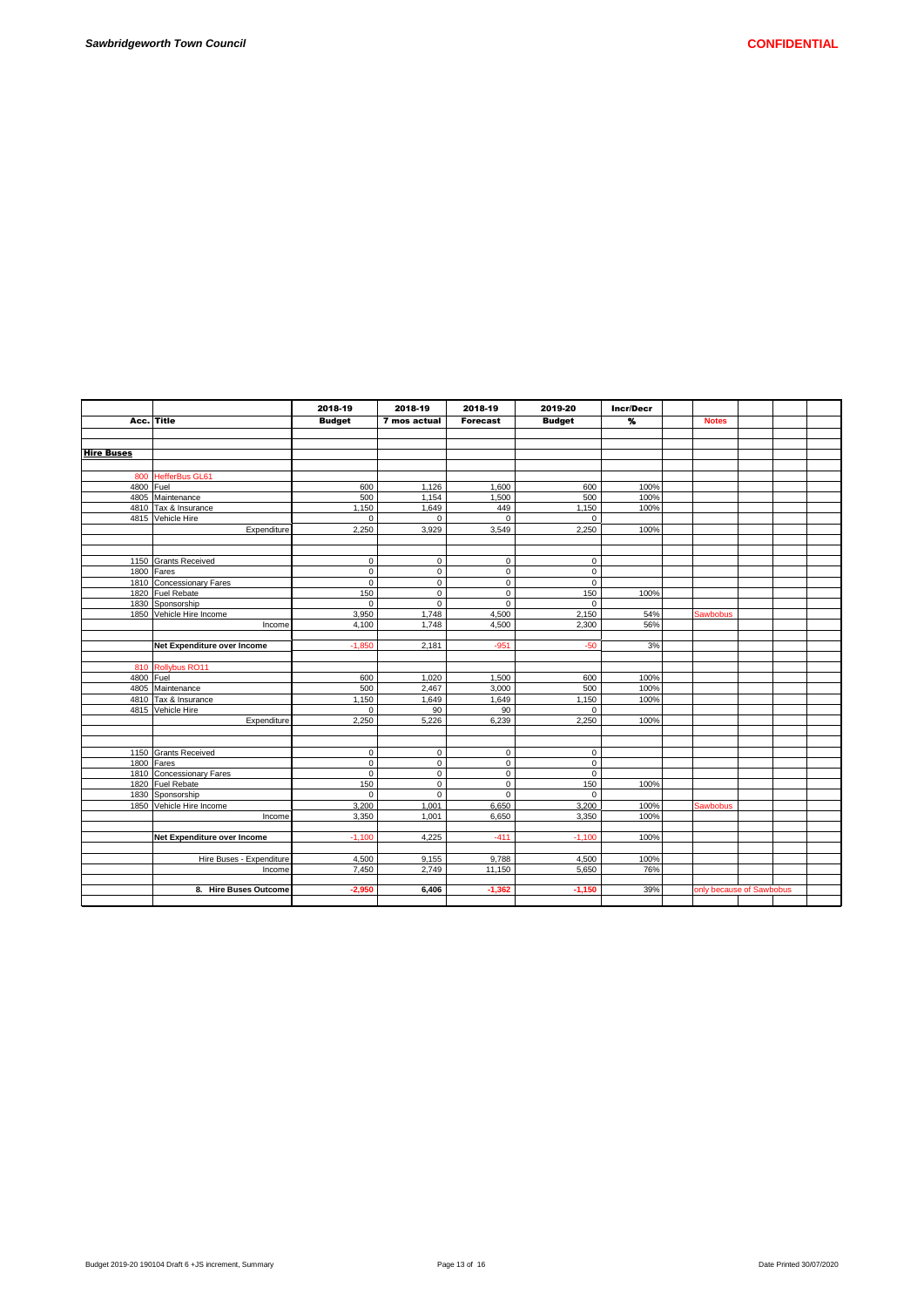|                 |                               | 2018-19       | 2018-19      | 2018-19         | 2019-20       | <b>Incr/Decr</b> |              |  |  |
|-----------------|-------------------------------|---------------|--------------|-----------------|---------------|------------------|--------------|--|--|
| Acc. Title      |                               | <b>Budget</b> | 7 mos actual | <b>Forecast</b> | <b>Budget</b> | %                | <b>Notes</b> |  |  |
|                 |                               |               |              |                 |               |                  |              |  |  |
|                 |                               |               |              |                 |               |                  |              |  |  |
| <b>Planning</b> |                               |               |              |                 |               |                  |              |  |  |
|                 |                               |               |              |                 |               |                  |              |  |  |
|                 | 910 Town Action Plan          |               |              |                 |               |                  |              |  |  |
|                 | 4910 TAP Costs                | 8,500         | 8,000        | 8,000           | 500           | 6%               |              |  |  |
|                 | Expenditure                   | 8,500         | 8,000        | 8,000           | 500           | 6%               |              |  |  |
|                 |                               |               |              |                 |               |                  |              |  |  |
|                 | 1150 Grants Received          | 8,000         | 8,000        | 8,000           | $\mathbf 0$   |                  |              |  |  |
|                 | Income                        | 8,000         | 8,000        | 8,000           | $\mathbf 0$   |                  |              |  |  |
|                 |                               |               |              |                 |               |                  |              |  |  |
|                 | Net Expenditure over Income   | 500           | $\mathbf 0$  | 0               | 500           | 100%             |              |  |  |
|                 |                               |               |              |                 |               |                  |              |  |  |
|                 | Planning - Expenditure        | 8,500         | 8,000        | 8,000           | 500           | 6%               |              |  |  |
|                 | Income                        | 8,000         | 8,000        | 8,000           | $\mathbf 0$   |                  |              |  |  |
|                 |                               |               |              |                 |               |                  |              |  |  |
|                 | <b>Planning Outcome</b><br>9. | 500           | $\mathbf 0$  | $\mathbf 0$     | 500           | 100%             |              |  |  |
|                 |                               |               |              |                 |               |                  |              |  |  |
|                 |                               |               |              |                 |               |                  |              |  |  |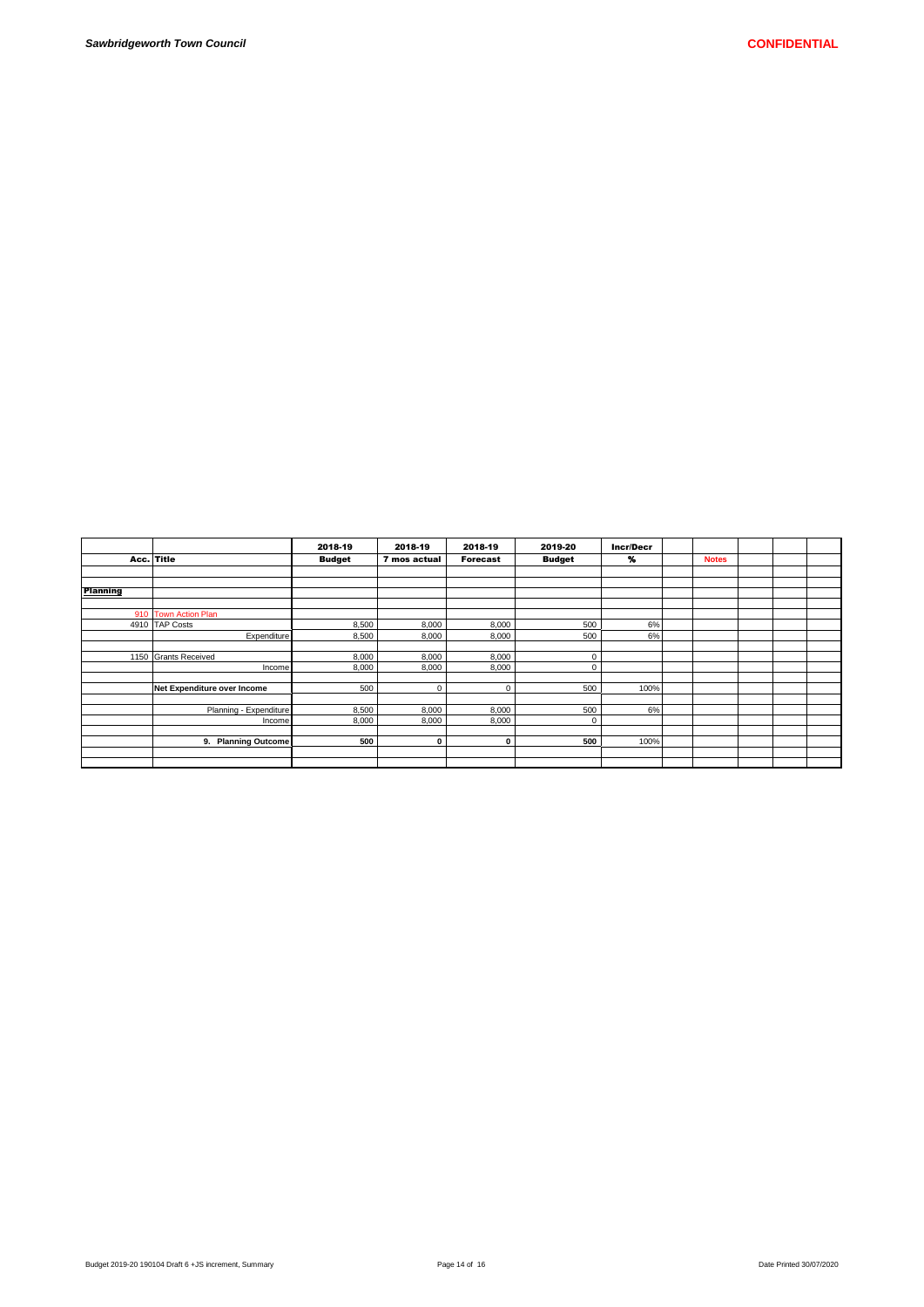|                |                            | 2018-19       | 2018-19      | 2018-19         | 2019-20       | <b>Incr/Decr</b> |              |  |  |
|----------------|----------------------------|---------------|--------------|-----------------|---------------|------------------|--------------|--|--|
|                | Acc. Title                 | <b>Budget</b> | 7 mos actual | <b>Forecast</b> | <b>Budget</b> | $\gamma_{\rm o}$ | <b>Notes</b> |  |  |
|                |                            |               |              |                 |               |                  |              |  |  |
|                |                            |               |              |                 |               |                  |              |  |  |
|                |                            |               |              |                 |               |                  |              |  |  |
|                |                            |               |              |                 |               |                  |              |  |  |
|                |                            |               |              |                 |               |                  |              |  |  |
| <b>Summary</b> |                            |               |              |                 |               |                  |              |  |  |
|                | <b>Total Expenditure</b>   | 432,451       | 218,429      | 426,553         | 478,776       | 111%             |              |  |  |
|                |                            |               |              |                 |               |                  |              |  |  |
|                | Total Income               | 442,127       | 401,520      | 429,990         | 466,570       | 106%             |              |  |  |
|                |                            |               |              |                 |               |                  |              |  |  |
|                | Council Outcome            | $-9,676$      | $-183,091$   | $-3,437$        | 12,206        |                  |              |  |  |
|                |                            |               |              |                 |               |                  |              |  |  |
|                | <b>To/From Reserves</b>    | 9,676         | 183,091      | 3,437           | $-12,206$     |                  |              |  |  |
|                |                            |               |              |                 |               |                  |              |  |  |
|                | <b>NET COUNCIL OUTCOME</b> | $\mathsf 0$   | $\mathbf 0$  | $\mathsf 0$     | $\mathbf 0$   |                  |              |  |  |
|                |                            |               |              |                 |               |                  |              |  |  |
|                |                            |               |              |                 |               |                  |              |  |  |
|                |                            |               |              |                 |               |                  |              |  |  |
|                |                            |               |              |                 |               |                  |              |  |  |
|                |                            |               |              |                 |               |                  |              |  |  |
|                |                            |               |              |                 |               |                  |              |  |  |
|                |                            |               |              |                 |               |                  |              |  |  |
|                |                            |               |              |                 |               |                  |              |  |  |